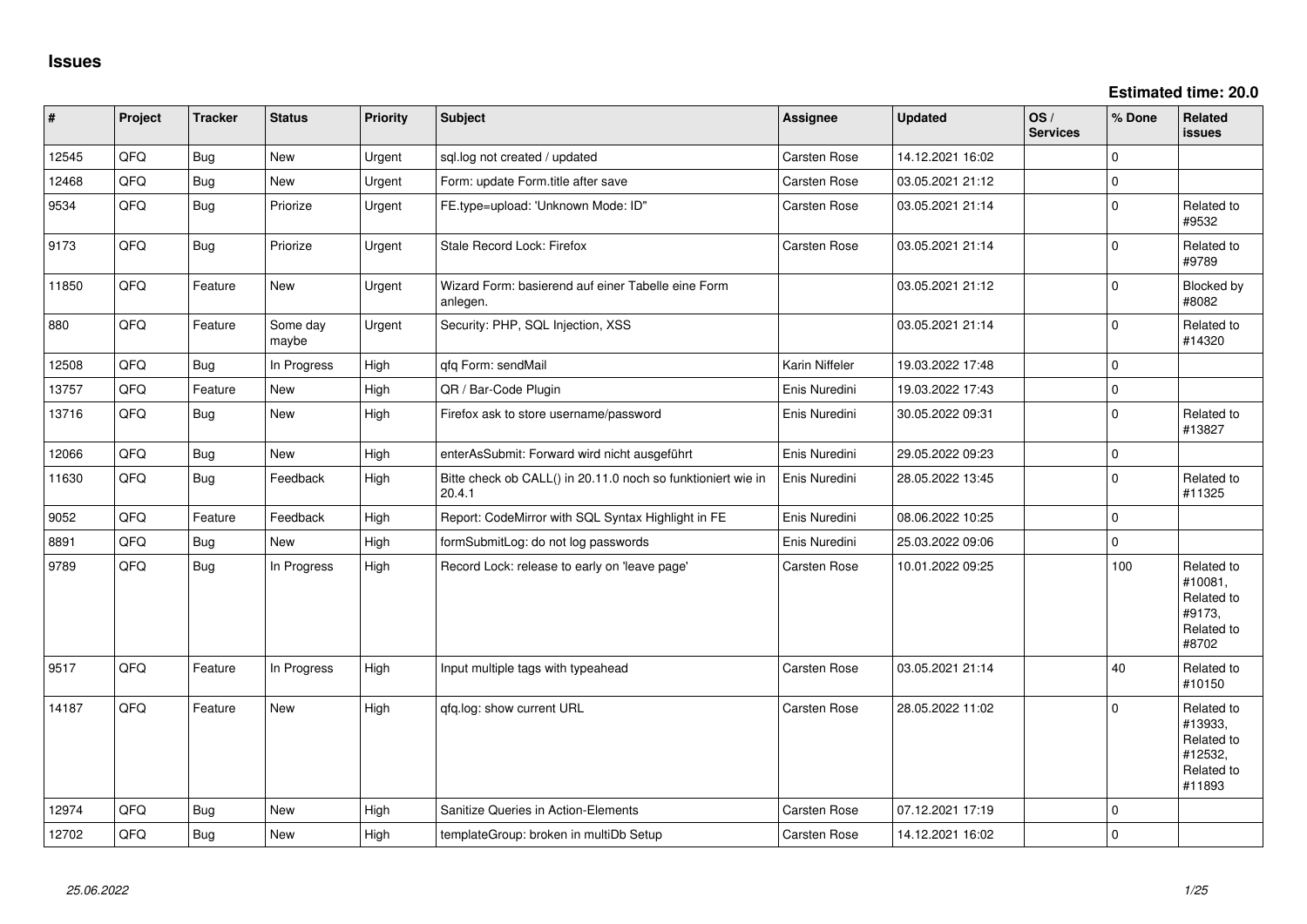| #     | Project | <b>Tracker</b> | <b>Status</b> | <b>Priority</b> | <b>Subject</b>                                                                                                                        | <b>Assignee</b>     | <b>Updated</b>   | OS/<br><b>Services</b> | % Done      | Related<br><b>issues</b>                      |
|-------|---------|----------------|---------------|-----------------|---------------------------------------------------------------------------------------------------------------------------------------|---------------------|------------------|------------------------|-------------|-----------------------------------------------|
| 12670 | QFQ     | <b>Bug</b>     | <b>New</b>    | High            | Dropdown-Menu classes können nicht mehr angegeben<br>werden                                                                           | Carsten Rose        | 07.12.2021 17:19 |                        | $\Omega$    |                                               |
| 12544 | QFQ     | Feature        | New           | High            | a) ' AS _link' new also as ' AS _format', b) sortierung via<br>'display: none;', c) '_format' benoeitgt nicht zwingend<br>u/U/p/m/z/d | Carsten Rose        | 14.12.2021 16:03 |                        | 0           |                                               |
| 12532 | QFQ     | Feature        | <b>New</b>    | High            | SIP-Parameter bei Seitenaufruf in Browser-Console<br>anzeigen                                                                         | <b>Carsten Rose</b> | 07.12.2021 17:19 |                        | $\Omega$    | Related to<br>#11893,<br>Related to<br>#14187 |
| 12513 | QFQ     | <b>Bug</b>     | <b>New</b>    | High            | Implement server side check of maxlength                                                                                              | Carsten Rose        | 07.12.2021 17:19 |                        | $\Omega$    |                                               |
| 12463 | QFQ     | <b>Bug</b>     | ToDo          | High            | QFQ Function: 'function' and 'sql' on same level - output of<br>sql is shown two times.                                               | Carsten Rose        | 15.12.2021 16:31 |                        | $\Omega$    |                                               |
| 12395 | QFQ     | Bug            | ToDo          | High            | QFQ Function: Result two times shown                                                                                                  | Carsten Rose        | 18.02.2022 08:59 |                        | $\mathbf 0$ |                                               |
| 12186 | QFQ     | Feature        | <b>New</b>    | High            | TinyMCE Config für Objekte                                                                                                            | Carsten Rose        | 07.12.2021 17:19 |                        | $\Omega$    | <b>Blocks</b><br>#12632                       |
| 11893 | QFQ     | Feature        | New           | High            | Broken SIP: a) only report one time, b) only report in main<br>column                                                                 | Carsten Rose        | 12.05.2021 12:13 |                        | $\Omega$    | Related to<br>#12532,<br>Related to<br>#14187 |
| 10640 | QFQ     | Bug            | <b>New</b>    | High            | TypeAhead Tag: FE editierbar trotz readOnly                                                                                           | Carsten Rose        | 03.05.2021 21:12 |                        | $\mathbf 0$ |                                               |
| 10508 | QFQ     | Bug            | <b>New</b>    | High            | Multi Form broken on Multi DB Instance                                                                                                | <b>Carsten Rose</b> | 03.05.2021 21:12 |                        | $\Omega$    |                                               |
| 10506 | QFQ     | Bug            | New           | High            | Template Group broken on MultiDB instance                                                                                             | Carsten Rose        | 03.05.2021 21:12 |                        | $\Omega$    | Related to<br>#10505                          |
| 10081 | QFQ     | <b>Bug</b>     | New           | High            | Stale record lock after 'forbidden' character                                                                                         | Carsten Rose        | 03.05.2021 21:12 |                        | $\Omega$    | Related to<br>#10082,<br>Related to<br>#9789  |
| 9531  | QFQ     | <b>Bug</b>     | <b>New</b>    | High            | FE File: Dynamic Update / modeSql / required detected<br>even it not set                                                              | Carsten Rose        | 11.06.2021 20:32 |                        | $\Omega$    | Related to<br>#12398                          |
| 9347  | QFQ     | <b>Bug</b>     | New           | High            | FE.type=upload with dynamic show/hidden: required not<br>detected                                                                     | <b>Carsten Rose</b> | 12.06.2021 10:40 |                        | $\Omega$    | Related to<br>#5305,<br>Related to<br>#12398  |
| 9121  | QFQ     | <b>Bug</b>     | Priorize      | High            | sip links have r and dblndexData set                                                                                                  | Carsten Rose        | 12.06.2021 10:41 |                        | $\Omega$    |                                               |
| 8962  | QFQ     | Feature        | <b>New</b>    | High            | allow for form fields with identical names                                                                                            | <b>Carsten Rose</b> | 03.05.2021 21:14 |                        | $\mathbf 0$ |                                               |
| 8668  | QFQ     | Bug            | <b>New</b>    | High            | Pill disabled: dyamic mode 'hidden' not respected - FE is still<br>required                                                           | <b>Carsten Rose</b> | 03.05.2021 21:14 |                        | $\Omega$    |                                               |
| 8431  | QFQ     | Bug            | <b>New</b>    | High            | autocron.php with wrong path                                                                                                          | Carsten Rose        | 03.05.2021 21:14 |                        | $\mathbf 0$ |                                               |
| 8204  | QFQ     | Feature        | Priorize      | High            | Position 'required mark'                                                                                                              | Carsten Rose        | 16.06.2021 13:44 |                        | $\Omega$    |                                               |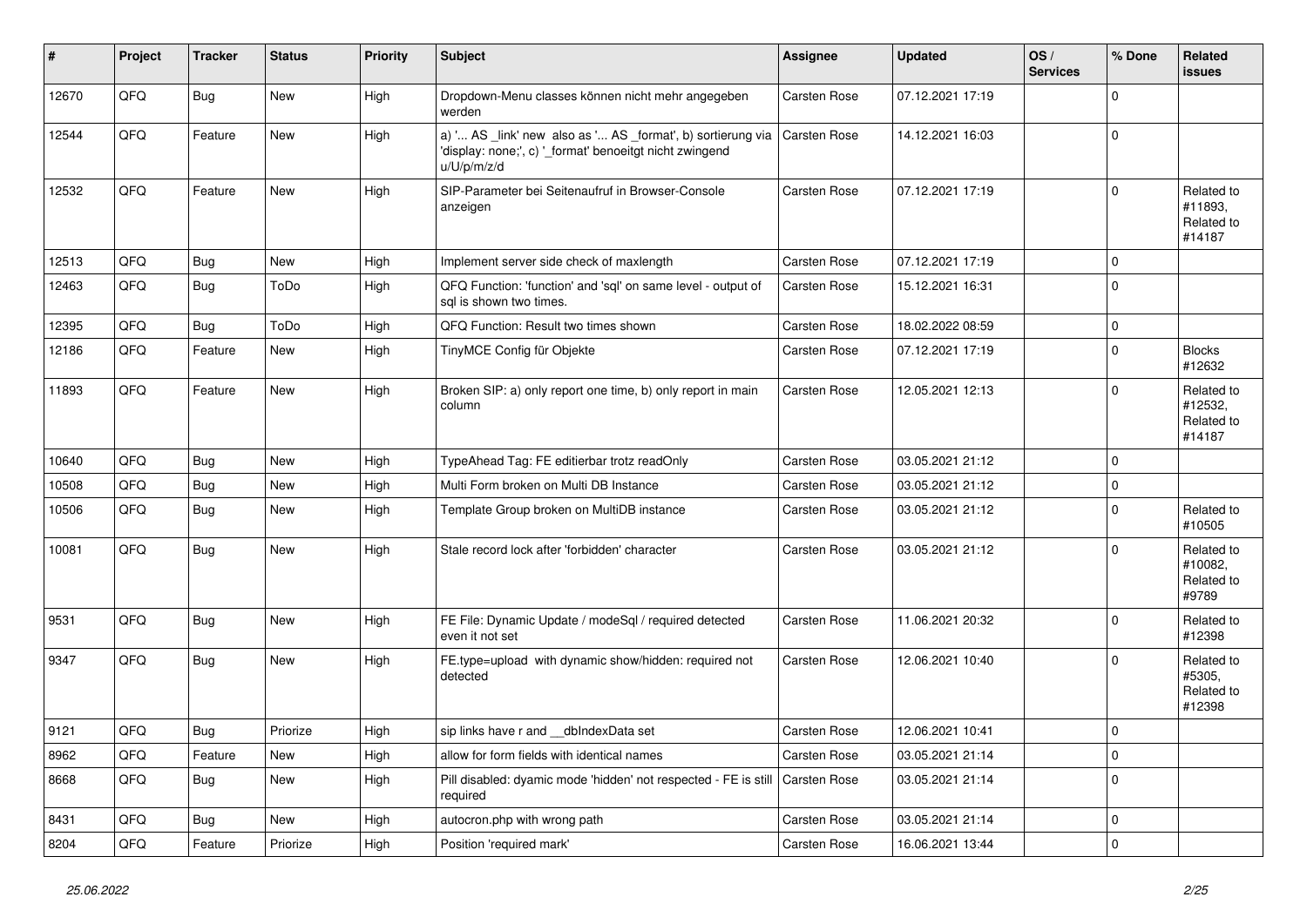| #     | Project | <b>Tracker</b> | <b>Status</b>     | <b>Priority</b> | <b>Subject</b>                                                                                         | <b>Assignee</b>     | <b>Updated</b>   | OS/<br><b>Services</b> | % Done   | Related<br><b>issues</b>                        |
|-------|---------|----------------|-------------------|-----------------|--------------------------------------------------------------------------------------------------------|---------------------|------------------|------------------------|----------|-------------------------------------------------|
| 8083  | QFQ     | <b>Bug</b>     | <b>New</b>        | High            | FormEditor: primary table list does not respect<br>'indexDb={{indexData:Y}}'                           | <b>Carsten Rose</b> | 03.05.2021 21:14 |                        | $\Omega$ | Has duplicate<br>#6678                          |
| 8082  | QFQ     | Feature        | Priorize          | High            | Contact form without saving record                                                                     | Carsten Rose        | 07.12.2021 15:20 |                        | $\Omega$ | Related to<br>#8587,<br><b>Blocks</b><br>#11850 |
| 7899  | QFQ     | Bug            | New               | High            | Fe.type=password / retype / required: always complain<br>about missing value                           | Carsten Rose        | 03.05.2021 21:14 |                        | $\Omega$ |                                                 |
| 7850  | QFQ     | Feature        | New               | High            | Upload records: non 'pathFileName' column                                                              | Carsten Rose        | 03.05.2021 21:14 |                        | $\Omega$ |                                                 |
| 7650  | QFQ     | Bug            | New               | High            | Optional do not show 'required' sign on FormElement                                                    | Carsten Rose        | 03.05.2021 21:14 |                        | $\Omega$ |                                                 |
| 6116  | QFQ     | <b>Bug</b>     | Priorize          | High            | value of checkbox not saved                                                                            | Carsten Rose        | 07.12.2021 17:19 |                        | 0        |                                                 |
| 5715  | QFQ     | Feature        | New               | High            | PDF Caching                                                                                            | Carsten Rose        | 03.05.2021 21:14 |                        | $\Omega$ | Related to<br>#5851,<br>Related to<br>#6357     |
| 5459  | QFQ     | Bug            | <b>New</b>        | High            | Multi DB: spread system tables between 'QFQ' and<br>'Data'-DB                                          | Carsten Rose        | 03.05.2021 21:14 |                        | $\Omega$ | Related to<br>#4720                             |
| 5221  | QFQ     | <b>Bug</b>     | <b>New</b>        | High            | Download Dialog: Bleibt stehen in FF wenn Datei<br>automatisch gespeichert wird.                       | Carsten Rose        | 03.05.2021 21:14 |                        | $\Omega$ |                                                 |
| 4279  | QFQ     | <b>Bug</b>     | Some day<br>maybe | High            | config.linkVars lost                                                                                   | Carsten Rose        | 03.05.2021 21:14 |                        | $\Omega$ |                                                 |
| 4258  | QFQ     | Feature        | Some day<br>maybe | High            | <b>System Defaults: Forms</b>                                                                          | Carsten Rose        | 03.05.2021 21:14 |                        | $\Omega$ |                                                 |
| 3990  | QFQ     | Feature        | Some day<br>maybe | High            | custom class definition: add space automatically                                                       | Carsten Rose        | 03.05.2021 21:14 |                        | $\Omega$ |                                                 |
| 3967  | QFQ     | Feature        | Some day<br>maybe | High            | Report: Checkbox, Radio, Dropdown, Input welches ohne<br>Submit funktioniert - 'Inline-Form'           | Carsten Rose        | 03.05.2021 21:14 |                        | $\Omega$ |                                                 |
| 3848  | QFQ     | Feature        | Some day<br>maybe | High            | Antivirus check fuer Upload files in gfg?                                                              | Carsten Rose        | 03.05.2021 21:14 |                        | $\Omega$ | Related to<br>#4131                             |
| 3727  | QFQ     | Feature        | <b>New</b>        | High            | Security: Session Hijacking erschweren                                                                 | Carsten Rose        | 03.05.2021 21:14 |                        | 0        |                                                 |
| 3570  | QFQ     | <b>Bug</b>     | Some day<br>maybe | High            | Formular mit prmitnew permitEdit=Always wird nicht<br>aufgerufen (ist leer)                            | Carsten Rose        | 03.05.2021 21:14 |                        | $\Omega$ |                                                 |
| 3109  | QFQ     | <b>Bug</b>     | Some day<br>maybe | High            | RealUrl: Links werden nicht korrekt gerendert                                                          | Carsten Rose        | 03.05.2021 21:14 |                        | $\Omega$ |                                                 |
| 3061  | QFQ     | Bug            | Some dav<br>maybe | High            | winstitute: mysql connection durcheinander - nmhp17<br>(ag7)/QFQ arbeitet mit DB/Tabellen von biostat. | Carsten Rose        | 03.05.2021 21:14 |                        | $\Omega$ |                                                 |
| 11237 | QFQ     | <b>Bug</b>     | New               | High            | Radiobutton / parameter.buttonClass= btn-default - kein dirty<br>Trigger                               | Benjamin Baer       | 03.05.2021 21:12 |                        | $\Omega$ | Related to<br>#10766                            |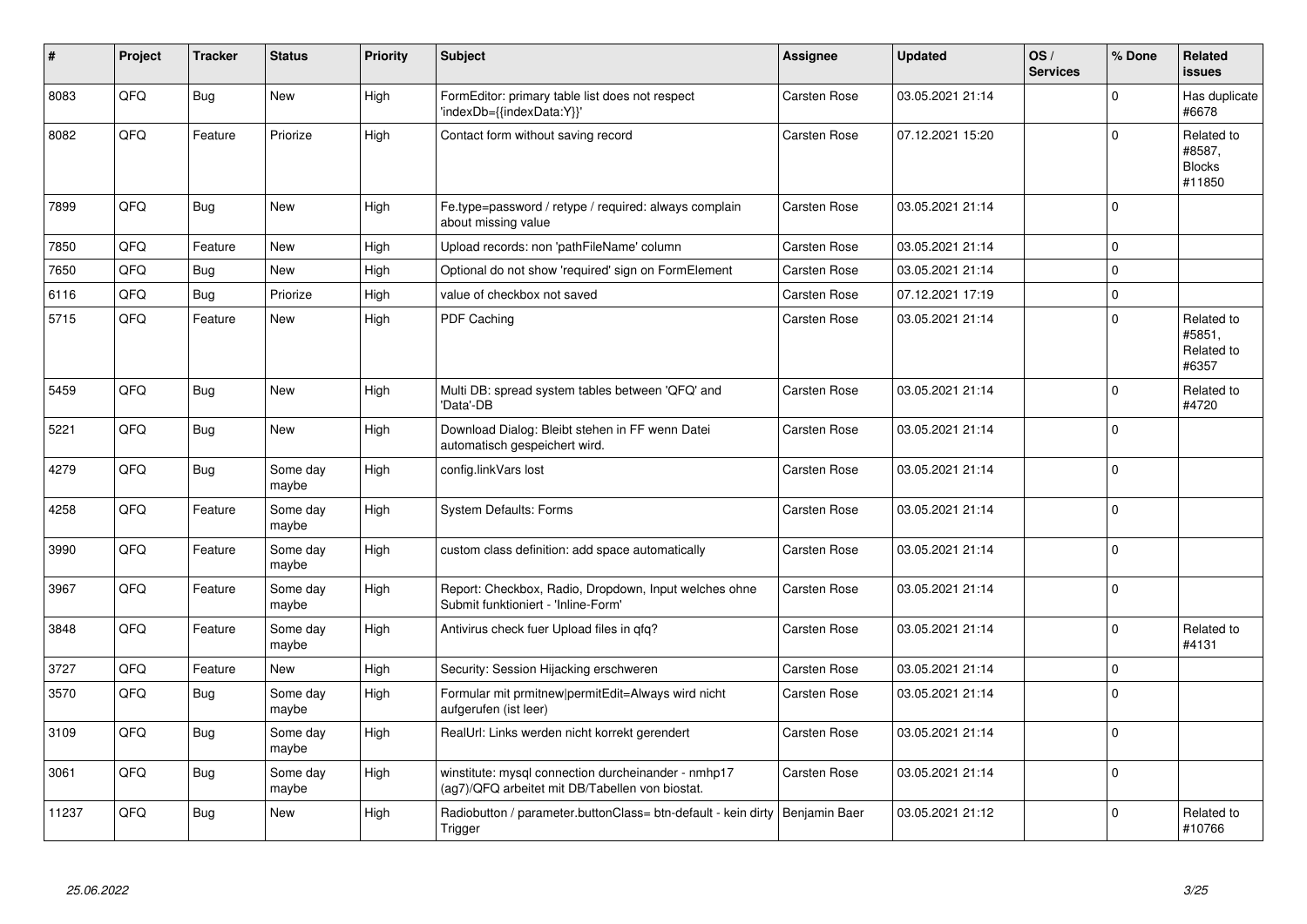| $\vert$ # | Project | <b>Tracker</b> | <b>Status</b> | <b>Priority</b> | <b>Subject</b>                                                                       | Assignee               | <b>Updated</b>   | OS/<br><b>Services</b> | % Done      | Related<br>issues                                                                                                                                                     |
|-----------|---------|----------------|---------------|-----------------|--------------------------------------------------------------------------------------|------------------------|------------------|------------------------|-------------|-----------------------------------------------------------------------------------------------------------------------------------------------------------------------|
| 11057     | QFQ     | Bug            | New           | High            | Checkboxes ohne span.checkmark im Report werden<br>ausgeblendet                      | Benjamin Baer          | 03.05.2021 21:12 |                        | $\Omega$    | Related to<br>#11039                                                                                                                                                  |
| 9548      | QFQ     | Feature        | Feedback      | High            | FormElement: Pattern mismatch - optional report only on<br>focus lost                | Benjamin Baer          | 03.05.2021 21:14 |                        | $\mathbf 0$ |                                                                                                                                                                       |
| 7602      | QFQ     | Feature        | ToDo          | High            | Multi Select: with checkboxes                                                        | Benjamin Baer          | 22.03.2022 09:07 |                        | $\mathbf 0$ |                                                                                                                                                                       |
| 10766     | QFQ     | <b>Bug</b>     | <b>New</b>    | High            | Radiobutton / parameter.buttonClass=btn-default: dynamic<br>update                   |                        | 03.05.2021 21:12 |                        | $\mathbf 0$ | Related to<br>#11237                                                                                                                                                  |
| 10114     | QFQ     | Feature        | New           | High            | Symbol (Link): 'G:' (Glyphicon) replaced by 'i:' (icon)                              |                        | 07.12.2021 17:19 |                        | $\pmb{0}$   | Related to<br>#3797,<br>Related to<br>#4194                                                                                                                           |
| 13609     | QFQ     | Feature        | <b>New</b>    | Normal          | QFQ Introduction: Seite aufloesen                                                    | Philipp<br>Gröbelbauer | 28.05.2022 11:02 |                        | $\mathbf 0$ |                                                                                                                                                                       |
| 8316      | QFQ     | Bug            | Feedback      | Normal          | Documentation/Behaviour for Nested Queries and<br>Record-Store confusing             | Nicola Chiapolini      | 20.11.2019 09:14 |                        | $\pmb{0}$   |                                                                                                                                                                       |
| 10124     | QFQ     | Feature        | Feedback      | Normal          | qfq AAI-Login                                                                        | Karin Niffeler         | 07.05.2020 09:36 |                        | $\pmb{0}$   |                                                                                                                                                                       |
| 13572     | QFQ     | Feature        | Feedback      | Normal          | Form Load: misleading error message on trying to load non<br>existent primary record | Enis Nuredini          | 16.05.2022 23:16 |                        | 100         |                                                                                                                                                                       |
| 14395     | QFQ     | Support        | New           | Normal          | FormEditor: Virtual table columns                                                    | Enis Nuredini          | 21.06.2022 16:09 |                        | $\mathbf 0$ |                                                                                                                                                                       |
| 14377     | QFQ     | Bug            | New           | Normal          | Documentation > General Tips: white page after migration                             | Enis Nuredini          | 19.06.2022 16:37 |                        | $\pmb{0}$   |                                                                                                                                                                       |
| 14376     | QFQ     | Feature        | New           | Normal          | QFQ Bootstrap: if missing, create stored procedures                                  | Enis Nuredini          | 19.06.2022 16:37 |                        | $\pmb{0}$   |                                                                                                                                                                       |
| 14322     | QFQ     | Bug            | New           | Normal          | Form Load: by default no scroll (save & close should be<br>visible)                  | Enis Nuredini          | 15.06.2022 14:12 |                        | $\mathbf 0$ | Related to<br>#14321,<br>Related to<br>#6232                                                                                                                          |
| 14320     | QFQ     | Feature        | ToDo          | Normal          | Allow specific HTML Tags and Attributes: general, TinyMCE                            | Enis Nuredini          | 17.06.2022 10:44 |                        | $\mathbf 0$ | Related to<br>#12664,<br>Related to<br>#12039.<br>Related to<br>#11702,<br>Related to<br>#7239,<br>Related to<br>#3708,<br>Related to<br>#3646.<br>Related to<br>#880 |
| 14303     | QFQ     | <b>Bug</b>     | ToDo          | Normal          | datetime broken with picker                                                          | Enis Nuredini          | 17.06.2022 09:02 |                        | $\Omega$    | Related to<br>#12630                                                                                                                                                  |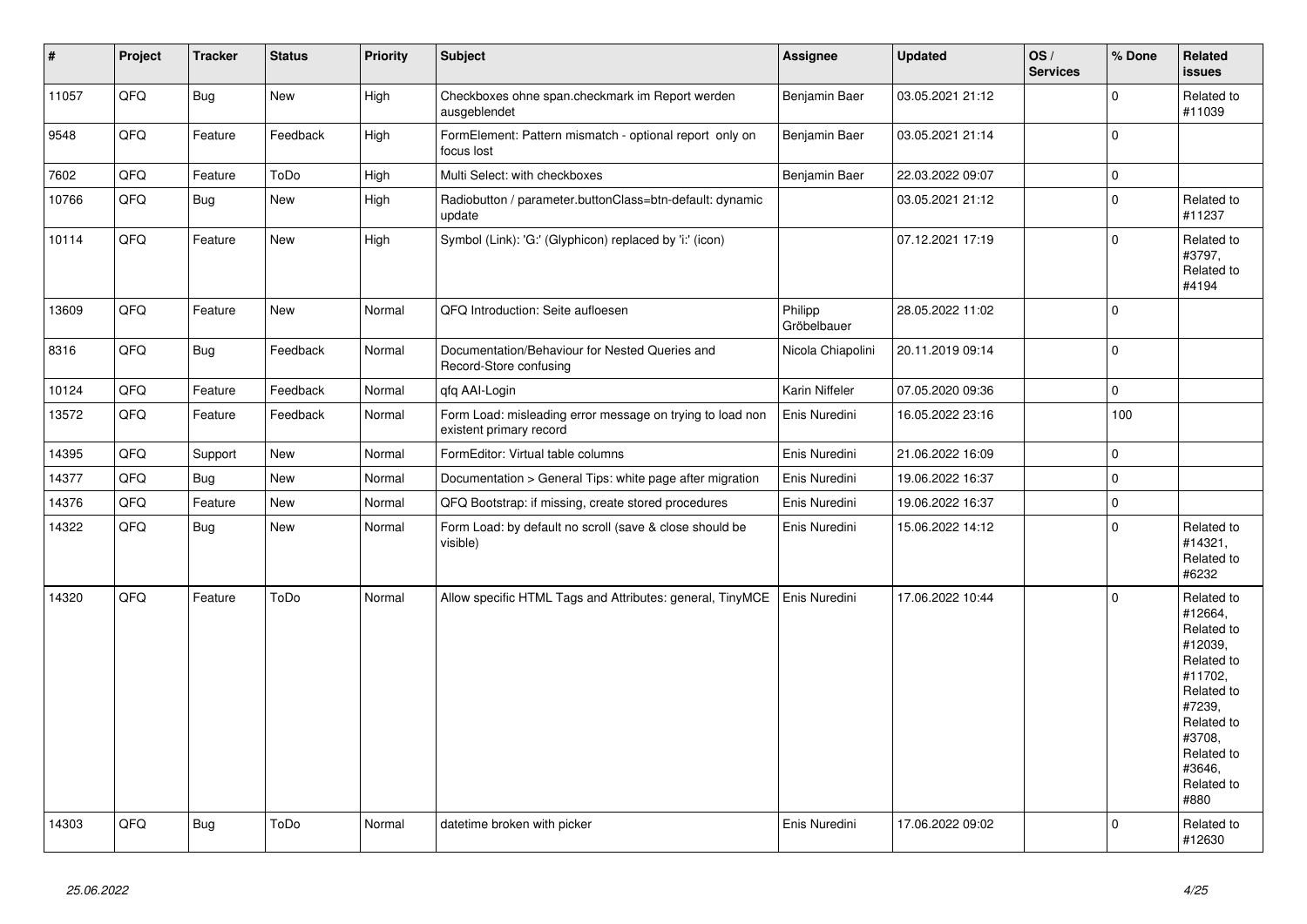| $\vert$ # | Project | <b>Tracker</b> | <b>Status</b>     | <b>Priority</b> | <b>Subject</b>                                                                        | <b>Assignee</b> | <b>Updated</b>   | OS/<br><b>Services</b> | % Done      | Related<br><b>issues</b>                                                    |
|-----------|---------|----------------|-------------------|-----------------|---------------------------------------------------------------------------------------|-----------------|------------------|------------------------|-------------|-----------------------------------------------------------------------------|
| 14245     | QFQ     | Bug            | <b>New</b>        | Normal          | Form Save Btn bleibt disabled wenn Datumsfeld über<br>Datepicker geändert             | Enis Nuredini   | 27.05.2022 13:45 |                        | $\Omega$    | Related to<br>#13689                                                        |
| 14227     | QFQ     | Feature        | <b>New</b>        | Normal          | Selenium Konkurrenz: cypress.io                                                       | Enis Nuredini   | 28.05.2022 11:02 |                        | $\Omega$    |                                                                             |
| 14028     | QFQ     | Feature        | <b>New</b>        | Normal          | Required notification: visual nicer                                                   | Enis Nuredini   | 28.05.2022 11:01 |                        | $\Omega$    |                                                                             |
| 13945     | QFQ     | Feature        | <b>New</b>        | Normal          | As _link: content before/after link                                                   | Enis Nuredini   | 28.05.2022 11:01 |                        | $\Omega$    | Related to<br>#12262                                                        |
| 13943     | QFQ     | <b>Bug</b>     | Priorize          | Normal          | unable to find formgroup                                                              | Enis Nuredini   | 28.05.2022 11:03 |                        | $\Omega$    |                                                                             |
| 13900     | QFQ     | Feature        | Priorize          | Normal          | Selenium: Check das Cookie/PDF funktioniert                                           | Enis Nuredini   | 25.03.2022 12:45 |                        | $\Omega$    |                                                                             |
| 13899     | QFQ     | <b>Bug</b>     | ToDo              | Normal          | Selenium: zum laufen bringen                                                          | Enis Nuredini   | 25.03.2022 10:24 |                        | $\Omega$    |                                                                             |
| 13767     | QFQ     | Bug            | Feedback          | Normal          | date/time-picker: required shows up/down button orange                                | Enis Nuredini   | 16.05.2022 23:16 |                        | 0           |                                                                             |
| 13689     | QFQ     | Bug            | New               | Normal          | Enter auf Eingabefeld mit ungültigem Wert führt zu blurry<br>Seite                    | Enis Nuredini   | 28.05.2022 10:53 |                        | $\Omega$    | Related to<br>#14245, Has<br>duplicate<br>#11891                            |
| 13608     | QFQ     | Feature        | Some day<br>maybe | Normal          | Automatic Browser Language Redirect                                                   | Enis Nuredini   | 17.06.2022 08:35 |                        | $\Omega$    |                                                                             |
| 12989     | QFQ     | Bug            | <b>New</b>        | Normal          | empty string does not trigger dynamic update                                          | Enis Nuredini   | 28.05.2022 11:09 |                        | $\Omega$    |                                                                             |
| 12630     | QFQ     | Feature        | In Progress       | Normal          | Input: date[time]: min / max values                                                   | Enis Nuredini   | 20.06.2022 18:31 |                        | $\Omega$    | Related to<br>#10096,<br>Related to<br>#14302,<br>Related to<br>#14303      |
| 12262     | QFQ     | Feature        | ToDo              | Normal          | Form buttons on top: more customable                                                  | Enis Nuredini   | 17.06.2022 10:44 |                        | $\Omega$    | Related to<br>#13945, Has<br>duplicate<br>#4046, Has<br>duplicate<br>#10080 |
| 11892     | QFQ     | Feature        | <b>New</b>        | Normal          | tablesorter: columns with links are hard to order - new<br>qualifier 'Y: <ord>'</ord> | Enis Nuredini   | 23.03.2022 09:22 |                        | $\Omega$    |                                                                             |
| 10782     | QFQ     | Feature        | Feedback          | Normal          | Tiny MCE: Image Upload                                                                | Enis Nuredini   | 16.05.2022 23:16 |                        | $\Omega$    | Related to<br>#12452                                                        |
| 10569     | QFQ     | Feature        | Priorize          | Normal          | link _blank more safe                                                                 | Enis Nuredini   | 25.03.2022 12:44 |                        | $\mathbf 0$ |                                                                             |
| 10463     | QFQ     | Feature        | New               | Normal          | Report _link: expliztes setzen von HTML Tags (Bedarf fuer<br>'data-selenium' & 'id')  | Enis Nuredini   | 23.03.2022 09:23 |                        | $\Omega$    | Related to<br>#7648                                                         |
| 3613      | QFQ     | <b>Bug</b>     | Some day<br>maybe | Normal          | note /note unchecked -> note div (col-md) wird weiterhin<br>gerendert                 | Elias Villiger  | 01.02.2020 23:19 |                        | 100         |                                                                             |
| 11347     | QFQ     | Bug            | Feedback          | Normal          | If Bedingungen funktionieren nicht korrekt                                            | Christoph Fuchs | 21.03.2021 20:37 |                        | $\Omega$    |                                                                             |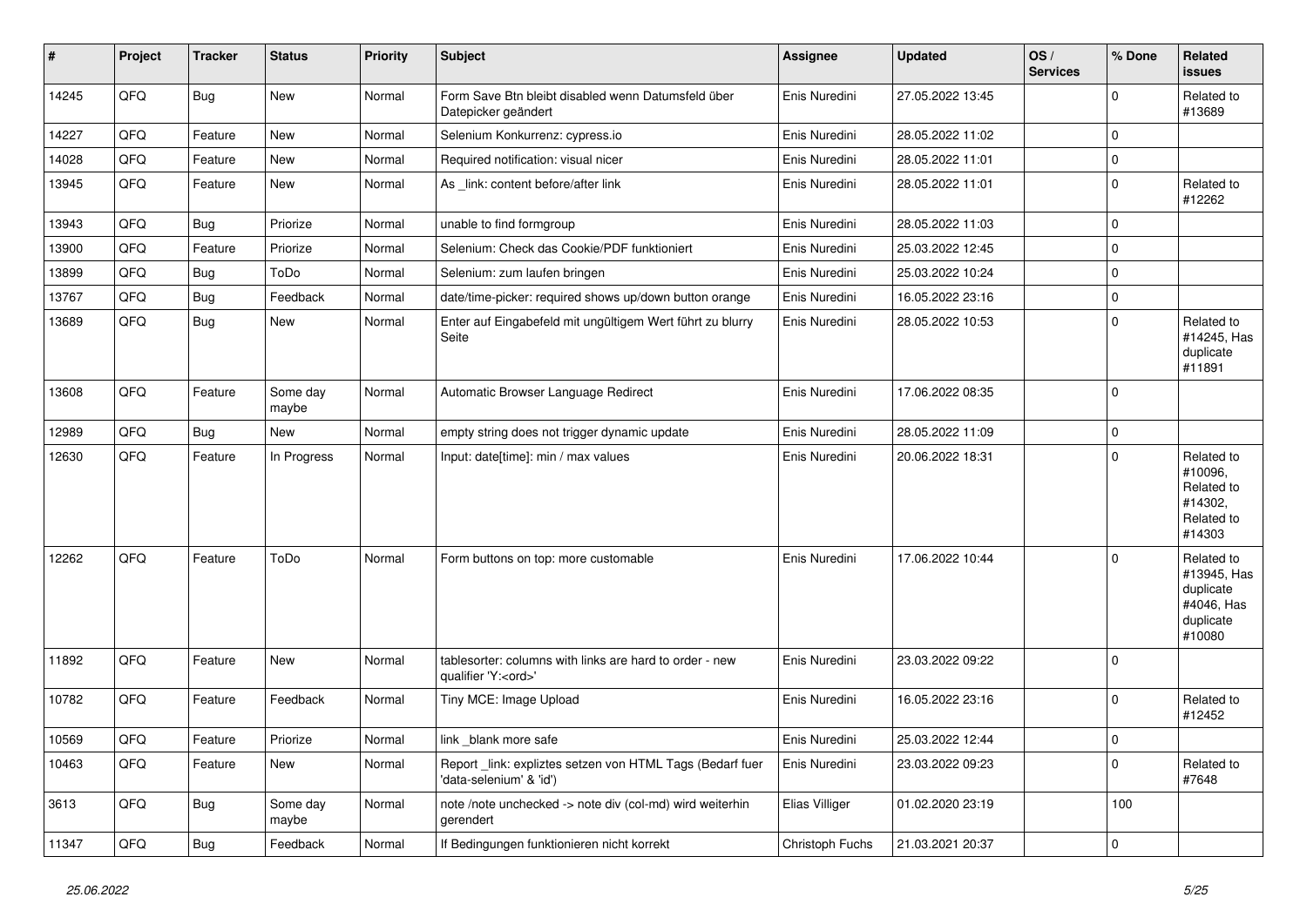| #     | Project | <b>Tracker</b> | <b>Status</b>     | <b>Priority</b> | <b>Subject</b>                                                                | Assignee            | <b>Updated</b>   | OS/<br><b>Services</b> | % Done      | Related<br><b>issues</b>                                               |
|-------|---------|----------------|-------------------|-----------------|-------------------------------------------------------------------------------|---------------------|------------------|------------------------|-------------|------------------------------------------------------------------------|
| 12632 | QFQ     | Feature        | <b>New</b>        | Normal          | TinyMCE: Prepare CSS classes for images                                       | Carsten Rose        | 04.06.2021 14:35 |                        | 100         | Blocked by<br>#12186                                                   |
| 12584 | QFQ     | Feature        | Feedback          | Normal          | T3 v10 migration script: replace alias-patterns (v11)                         | <b>Carsten Rose</b> | 28.05.2022 11:12 |                        | 100         |                                                                        |
| 10115 | QFQ     | Feature        | New               | Normal          | TypeAhead: static list                                                        | Carsten Rose        | 26.02.2020 16:42 |                        | 100         |                                                                        |
| 9275  | QFQ     | <b>Bug</b>     | New               | Normal          | autcron: t3 page, which takes to long to respond, is not<br>reported properly | Carsten Rose        | 01.02.2020 23:22 |                        | 100         |                                                                        |
| 3402  | QFQ     | Feature        | Some day<br>maybe | Normal          | Syntax Highlighting via CodeMirror                                            | Carsten Rose        | 11.12.2019 16:02 |                        | 100         | Related to<br>#3207                                                    |
| 13330 | QFQ     | Feature        | In Progress       | Normal          | Multi Form: Upload                                                            | Carsten Rose        | 07.11.2021 12:40 |                        | 50          | Related to<br>#9706                                                    |
| 12440 | QFQ     | Feature        | In Progress       | Normal          | Typo3 V10 upgrade (durchfuehren und testen)                                   | Carsten Rose        | 21.03.2022 09:53 |                        | 50          | Related to<br>#12357,<br>Related to<br>#12067,<br>Related to<br>#10661 |
| 9691  | QFQ     | Bug            | In Progress       | Normal          | Checkbox: dynamic update > readonly                                           | <b>Carsten Rose</b> | 01.02.2020 23:22 |                        | 50          | Related to<br>#9834                                                    |
| 6609  | QFQ     | Feature        | <b>New</b>        | Normal          | Formlet: JSON API erweitern                                                   | Carsten Rose        | 01.02.2020 23:21 |                        | 50          |                                                                        |
| 10793 | QFQ     | Feature        | In Progress       | Normal          | <b>Update NPM Packages</b>                                                    | Carsten Rose        | 07.09.2021 13:25 |                        | 30          |                                                                        |
| 14371 | QFQ     | Feature        | Priorize          | Normal          | <b>LDAP via REPORT</b>                                                        | Carsten Rose        | 19.06.2022 16:37 |                        | $\Omega$    |                                                                        |
| 14323 | QFQ     | Bug            | In Progress       | Normal          | Report: render=both single - no impact                                        | Carsten Rose        | 19.06.2022 18:31 |                        | $\Omega$    |                                                                        |
| 14305 | QFQ     | Bug            | <b>New</b>        | Normal          | Inline Report editing does not create history entries                         | Carsten Rose        | 10.06.2022 11:55 |                        | $\mathbf 0$ |                                                                        |
| 14304 | QFQ     | Bug            | New               | Normal          | table sorter view safer does not work                                         | Carsten Rose        | 10.06.2022 11:49 |                        | 0           |                                                                        |
| 14290 | QFQ     | Feature        | Priorize          | Normal          | FormEditor: Show Table Definition                                             | Carsten Rose        | 19.06.2022 16:37 |                        | $\Omega$    |                                                                        |
| 14283 | QFQ     | Bug            | Priorize          | Normal          | HEIC / HEIF convert doesn't trigger                                           | Carsten Rose        | 19.06.2022 16:37 |                        | 0           |                                                                        |
| 14233 | QFQ     | Bug            | New               | Normal          | AS _link: question - HTML is not rendered                                     | Carsten Rose        | 28.05.2022 11:02 |                        | $\mathbf 0$ |                                                                        |
| 14175 | QFQ     | <b>Bug</b>     | In Progress       | Normal          | Opening a form with no QFQ Session cookie fails                               | Carsten Rose        | 03.06.2022 10:40 |                        | 0           |                                                                        |
| 14091 | QFQ     | <b>Bug</b>     | New               | Normal          | inconsistent template path for twig                                           | Carsten Rose        | 19.04.2022 18:36 |                        | 0           |                                                                        |
| 14090 | QFQ     | Feature        | New               | Normal          | Nützliche _script funktionen                                                  | Carsten Rose        | 28.05.2022 11:03 |                        | $\mathbf 0$ |                                                                        |
| 14077 | QFQ     | Bug            | New               | Normal          | As _link: Attribute 'class' missing by r:1 and r:3 - but should<br>set        | Carsten Rose        | 28.05.2022 11:02 |                        | $\Omega$    | Related to<br>#5342,<br>Related to<br>#4343                            |
| 13843 | QFQ     | Feature        | New               | Normal          | Create JWT via QFQ                                                            | Carsten Rose        | 19.03.2022 17:42 |                        | $\mathbf 0$ |                                                                        |
| 13841 | QFQ     | Feature        | New               | Normal          | Create PDF via iText - evaluate                                               | Carsten Rose        | 19.03.2022 17:42 |                        | $\mathbf 0$ |                                                                        |
| 13706 | QFQ     | Bug            | New               | Normal          | Wrong CheckType in FieldElement LastStatus of Form Cron   Carsten Rose        |                     | 21.01.2022 18:20 |                        | 0           |                                                                        |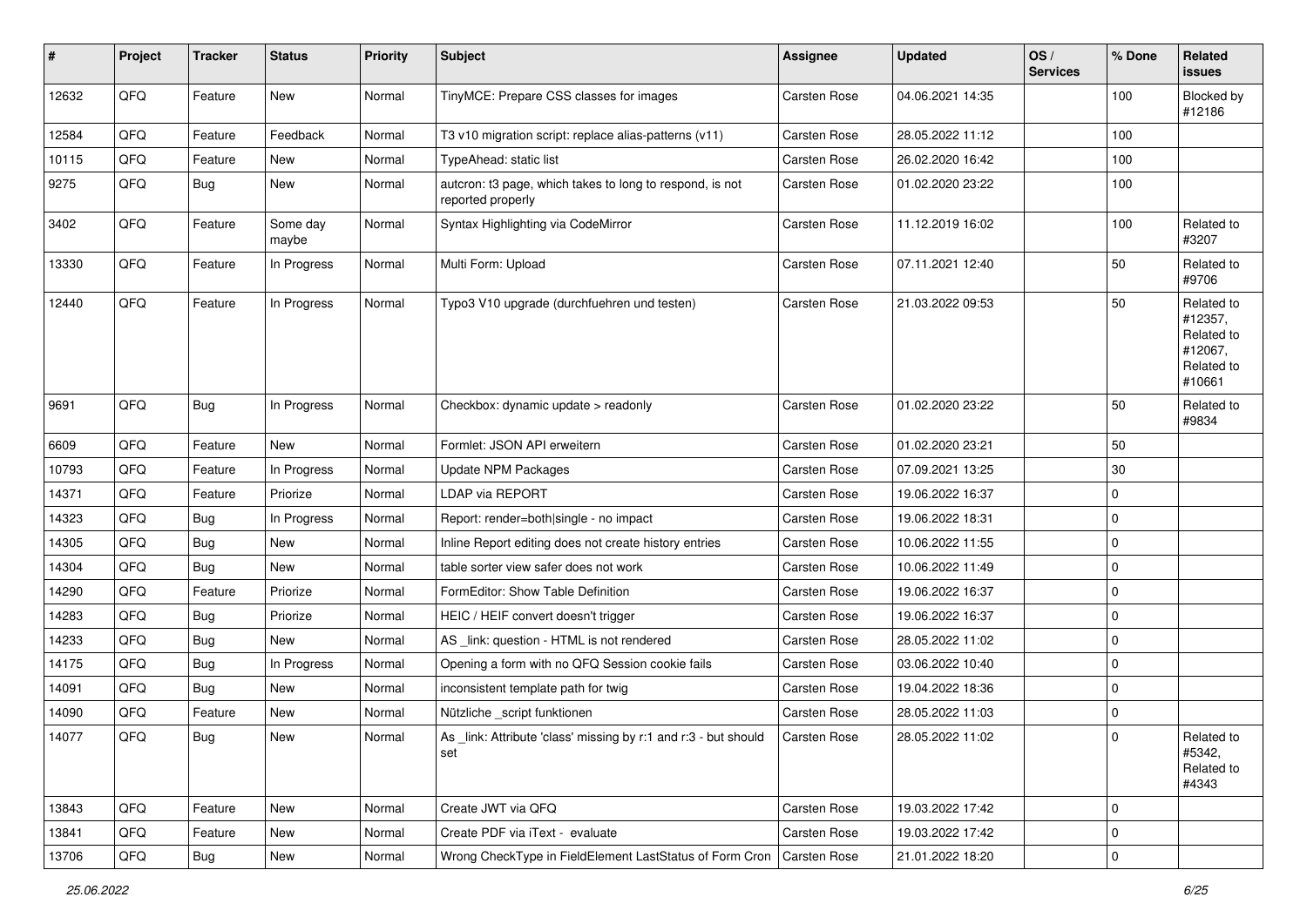| #     | Project | <b>Tracker</b> | <b>Status</b>              | <b>Priority</b> | Subject                                                                                                                                             | <b>Assignee</b> | <b>Updated</b>   | OS/<br><b>Services</b> | % Done      | <b>Related</b><br><b>issues</b>                                       |
|-------|---------|----------------|----------------------------|-----------------|-----------------------------------------------------------------------------------------------------------------------------------------------------|-----------------|------------------|------------------------|-------------|-----------------------------------------------------------------------|
| 13700 | QFQ     | Feature        | <b>New</b>                 | Normal          | Redesign qfq.io Seite                                                                                                                               | Carsten Rose    | 19.03.2022 17:43 |                        | $\Omega$    |                                                                       |
| 13659 | QFQ     | Bug            | New                        | Normal          | wrong sanitize class applied to R-store                                                                                                             | Carsten Rose    | 15.01.2022 14:23 |                        | $\Omega$    |                                                                       |
| 13592 | QFQ     | Bug            | New                        | Normal          | QFQ Build Queue: das vergeben von Tags klappt nicht. Es<br>werden keine Releases gebaut.                                                            | Carsten Rose    | 19.03.2022 17:45 |                        | $\Omega$    |                                                                       |
| 13566 | QFQ     | Feature        | Ready to sync<br>(develop) | Normal          | Delete config-example.gfg.php file                                                                                                                  | Carsten Rose    | 23.12.2021 09:25 |                        | $\Omega$    |                                                                       |
| 13467 | QFQ     | Feature        | <b>New</b>                 | Normal          | ChangeLog Generator                                                                                                                                 | Carsten Rose    | 19.03.2022 17:46 |                        | $\Omega$    | Related to<br>#11460                                                  |
| 13460 | QFQ     | Bug            | <b>New</b>                 | Normal          | Doc: Password set/reset  password should not processed<br>with 'html encode'                                                                        | Carsten Rose    | 19.03.2022 17:46 |                        | $\Omega$    |                                                                       |
| 13451 | QFQ     | Bug            | <b>New</b>                 | Normal          | Character Counter / Max Character: Problem in Safari                                                                                                | Carsten Rose    | 15.04.2022 17:18 |                        | $\Omega$    |                                                                       |
| 13354 | QFQ     | Feature        | <b>New</b>                 | Normal          | Using Websocket in QFQ                                                                                                                              | Carsten Rose    | 10.11.2021 15:47 |                        | $\Omega$    |                                                                       |
| 13332 | QFQ     | <b>Bug</b>     | <b>New</b>                 | Normal          | Multi Form: Required Felder werden visuell nicht markiert.                                                                                          | Carsten Rose    | 19.03.2022 17:47 |                        | $\Omega$    |                                                                       |
| 13331 | QFQ     | <b>Bug</b>     | New                        | Normal          | Multi Form: Clear Icon misplaced                                                                                                                    | Carsten Rose    | 19.03.2022 17:47 |                        | $\Omega$    |                                                                       |
| 12716 | QFQ     | <b>Bug</b>     | New                        | Normal          | template group: Pattern only applied to first instance                                                                                              | Carsten Rose    | 19.03.2022 17:47 |                        | $\Omega$    |                                                                       |
| 12714 | QFQ     | <b>Bug</b>     | New                        | Normal          | Conversion of GIF to PDF broken when GIF contains Alpha.                                                                                            | Carsten Rose    | 19.03.2022 17:49 |                        | $\Omega$    |                                                                       |
| 12679 | QFQ     | Feature        | <b>New</b>                 | Normal          | tablesorter: custom column width                                                                                                                    | Carsten Rose    | 16.06.2021 11:10 |                        | $\Omega$    |                                                                       |
| 12664 | QFQ     | Feature        | <b>New</b>                 | Normal          | TinyMCE: report/remove malicous HTML/JS Code                                                                                                        | Carsten Rose    | 19.03.2022 17:47 |                        | $\Omega$    | Related to<br>#14320                                                  |
| 12611 | QFQ     | Feature        | Some day<br>maybe          | Normal          | Refactoring: Bootstrap with Lazy Loading                                                                                                            | Carsten Rose    | 08.06.2022 10:37 |                        | $\Omega$    | Related to<br>#12490,<br>Related to<br>#10013,<br>Related to<br>#7732 |
| 12603 | QFQ     | Feature        | <b>New</b>                 | Normal          | Dropdown (Select), Radio, checkbox:<br>itemListAlways={{!SELECT key, value}}                                                                        | Carsten Rose    | 19.03.2022 17:47 |                        | $\Omega$    |                                                                       |
| 12581 | QFQ     | I Bug          | New                        | Normal          | Form.forward=close: Record 'new' in new browser tab ><br>save (& close) >> Form is not reloaded with new created<br>record id and stays in mode=new | Carsten Rose    | 19.03.2022 17:48 |                        | $\Omega$    |                                                                       |
| 12546 | QFQ     | Bug            | Feedback                   | Normal          | Branch 'Development' - Unit Tests mit dirty workaround<br>angepasst                                                                                 | Carsten Rose    | 19.03.2022 17:48 |                        | $\Omega$    |                                                                       |
| 12520 | QFQ     | Bug            | New                        | Normal          | Switch FE User: still active even FE User session expired                                                                                           | Carsten Rose    | 19.03.2022 17:48 |                        | $\mathbf 0$ |                                                                       |
| 12512 | QFQ     | <b>Bug</b>     | New                        | Normal          | Some MySQL Installation can't use 'stored procedures'                                                                                               | Carsten Rose    | 19.03.2022 17:48 |                        | 0           |                                                                       |
| 12504 | QFQ     | Feature        | Priorize                   | Normal          | sql.log: report fe.id                                                                                                                               | Carsten Rose    | 05.05.2021 22:09 |                        | 0           |                                                                       |
| 12503 | QFQ     | Feature        | Priorize                   | Normal          | Detect dangerous UPDATE statement with missing WHERE                                                                                                | Carsten Rose    | 05.05.2021 22:09 |                        | $\mathbf 0$ |                                                                       |
| 12480 | QFQ     | Feature        | New                        | Normal          | If QFQ upgrade is running, block further request                                                                                                    | Carsten Rose    | 03.05.2021 20:45 |                        | $\pmb{0}$   |                                                                       |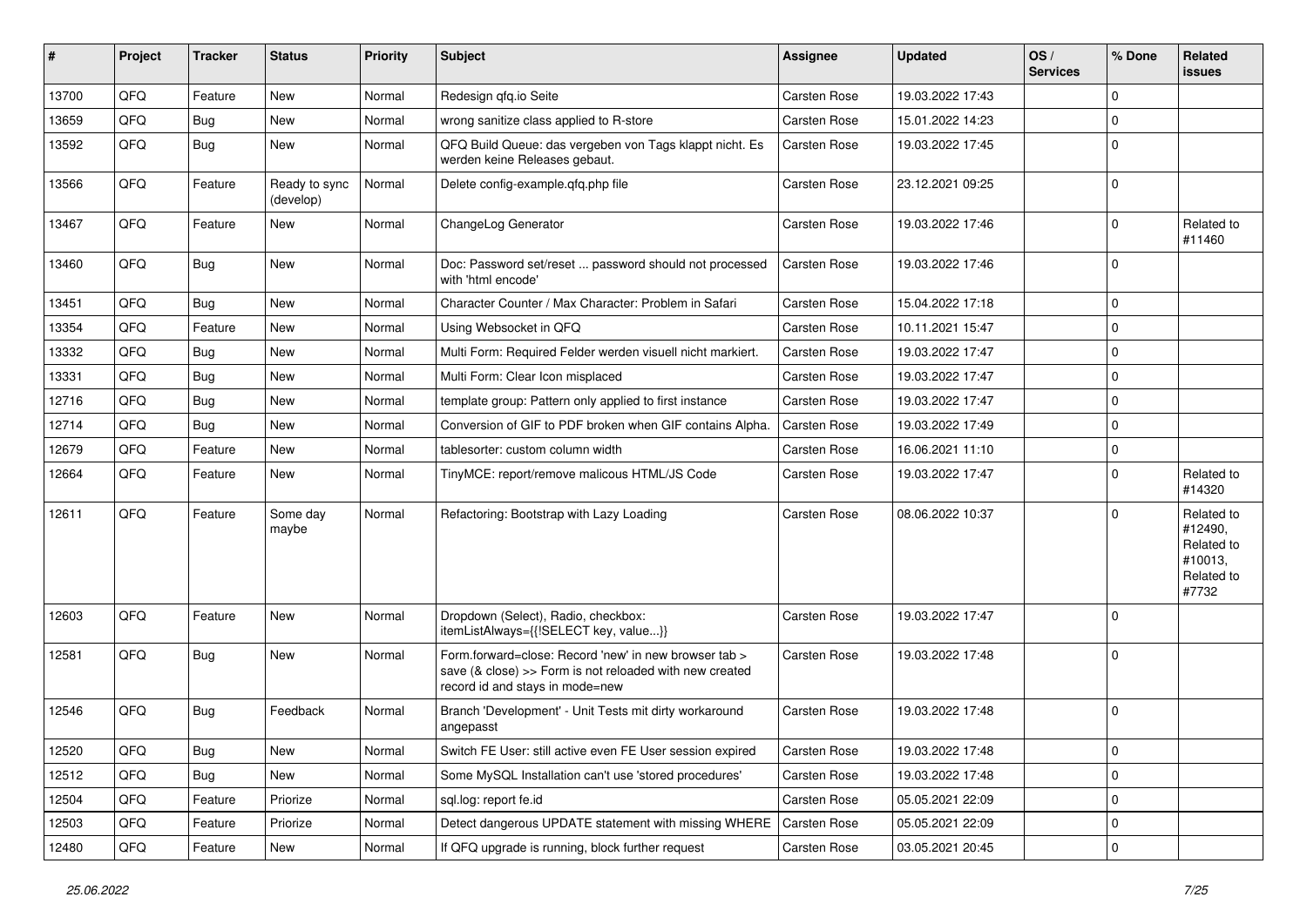| #     | Project | <b>Tracker</b> | <b>Status</b>     | <b>Priority</b> | <b>Subject</b>                                                                                                 | Assignee            | <b>Updated</b>   | OS/<br><b>Services</b> | % Done   | Related<br><b>issues</b>                      |
|-------|---------|----------------|-------------------|-----------------|----------------------------------------------------------------------------------------------------------------|---------------------|------------------|------------------------|----------|-----------------------------------------------|
| 12477 | QFQ     | Feature        | <b>New</b>        | Normal          | Support for refactoring: Form, FormElement, diverse<br>Tabellen/Spalten, tt-content Records                    | Carsten Rose        | 03.05.2021 20:45 |                        | $\Omega$ |                                               |
| 12474 | QFQ     | Feature        | <b>New</b>        | Normal          | Check BaseConfigURL if it is given and the the last char is '/'                                                | <b>Carsten Rose</b> | 03.05.2021 20:45 |                        | $\Omega$ |                                               |
| 12465 | QFQ     | Feature        | <b>New</b>        | Normal          | QFQ Function: use in FE to fill StoreRecord                                                                    | Carsten Rose        | 05.05.2021 21:58 |                        | $\Omega$ |                                               |
| 12452 | QFQ     | Feature        | Priorize          | Normal          | BaseURL: alsways with '/' at the end                                                                           | Carsten Rose        | 19.06.2022 13:45 |                        | $\Omega$ | Related to<br>#10782                          |
| 12439 | QFQ     | Feature        | In Progress       | Normal          | TinyMCE Paste from Word & Character Count/Limit                                                                | Carsten Rose        | 05.05.2021 22:15 |                        | $\Omega$ |                                               |
| 12413 | QFQ     | Feature        | New               | Normal          | STORE_TYPO3: enhance for {{be_users.email:T}},<br>{{fe users.email:T}}                                         | Carsten Rose        | 03.05.2021 20:45 |                        | $\Omega$ | Related to<br>#12412,<br>Related to<br>#10012 |
| 12412 | QFQ     | Feature        | <b>New</b>        | Normal          | Action/Escape qualifier 'e' (empty), '0': if given, an empty<br>string (or '0') will be treated as 'not found' | Carsten Rose        | 08.05.2021 09:40 |                        | $\Omega$ | Related to<br>#12413,<br>Related to<br>#10012 |
| 12400 | OFQ     | Feature        | <b>New</b>        | Normal          | Tutorial ist in QFQ Doku, Wird in der Suche gefunden, es<br>gibt aber kein Menupunkt - Inhalt ueberpruefen     | Carsten Rose        | 03.05.2021 20:45 |                        | $\Omega$ |                                               |
| 12337 | QFQ     | Feature        | Some day<br>maybe | Normal          | Database.php: better caching                                                                                   | Carsten Rose        | 16.09.2021 15:10 |                        | $\Omega$ |                                               |
| 12330 | QFQ     | Feature        | <b>New</b>        | Normal          | Copy to input field / text area / TinyMCE                                                                      | Carsten Rose        | 07.04.2021 09:01 |                        | $\Omega$ |                                               |
| 12327 | QFQ     | <b>Bug</b>     | <b>New</b>        | Normal          | Copy to clipboard: Glyphicon can not be changed                                                                | Carsten Rose        | 27.12.2021 17:59 |                        | $\Omega$ |                                               |
| 12325 | QFQ     | Bug            | Priorize          | Normal          | MultiDB form.dblndex not working for report syntax                                                             | Carsten Rose        | 07.09.2021 13:37 |                        | $\Omega$ | Related to<br>#12145,<br>Related to<br>#12314 |
| 12315 | QFQ     | Feature        | Some day<br>maybe | Normal          | Form History (Diffs) / Backups                                                                                 | <b>Carsten Rose</b> | 16.09.2021 15:10 |                        | $\Omega$ |                                               |
| 12269 | QFQ     | Feature        | New               | Normal          | 2FA - Login                                                                                                    | Carsten Rose        | 03.05.2021 20:45 |                        | $\Omega$ |                                               |
| 12187 | QFQ     | Bug            | New               | Normal          | Trigger FormAsFile() via Report: probably problem with multi<br>DB setup                                       | Carsten Rose        | 20.03.2021 21:20 |                        | $\Omega$ |                                               |
| 12163 | QFQ     | Feature        | <b>New</b>        | Normal          | Checkbox: table wrap                                                                                           | Carsten Rose        | 03.05.2021 20:51 |                        | $\Omega$ |                                               |
| 12162 | QFQ     | Feature        | New               | Normal          | FE.type=sendmail: personalized mailing (several mails) via<br>template                                         | Carsten Rose        | 03.05.2021 20:45 |                        | $\Omega$ |                                               |
| 12146 | QFQ     | Feature        | <b>New</b>        | Normal          | Autocron Job: Anzeigen wann der naechste Job ausgefuehrt<br>wird, resp das er nicht ausgefuehrt wird           | Carsten Rose        | 15.03.2021 15:23 |                        | $\Omega$ |                                               |
| 12133 | QFQ     | Bug            | <b>New</b>        | Normal          | NPM, phpSpreadSheet aktualisieren                                                                              | Carsten Rose        | 15.03.2021 09:04 |                        | $\Omega$ |                                               |
| 12119 | QFQ     | Feature        | <b>New</b>        | Normal          | AS paged: error message missing if there ist no 'r'<br>argument.                                               | Carsten Rose        | 03.05.2021 20:51 |                        | $\Omega$ |                                               |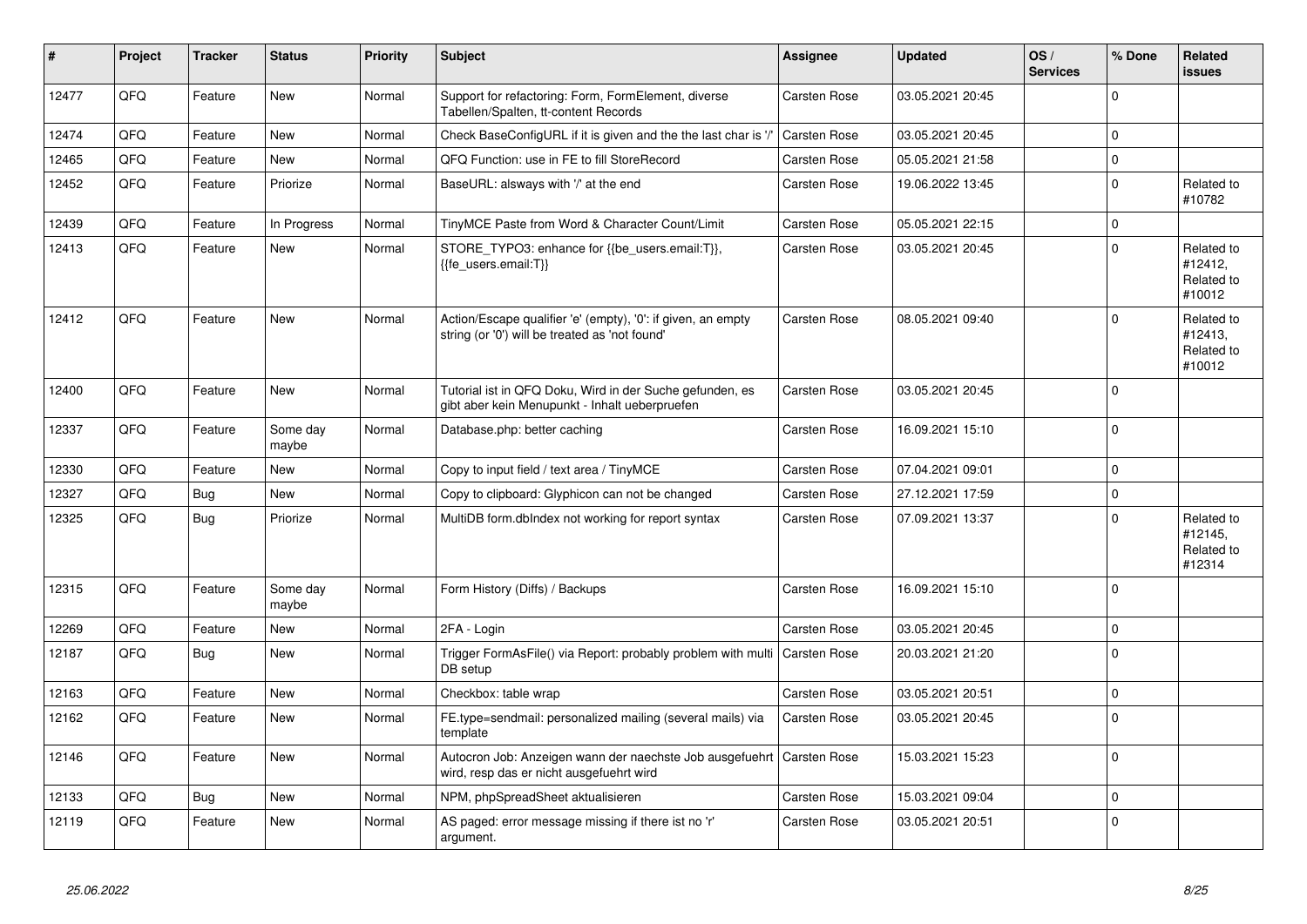| $\vert$ # | Project | <b>Tracker</b> | <b>Status</b> | <b>Priority</b> | <b>Subject</b>                                                                                       | <b>Assignee</b>                                        | <b>Updated</b>   | OS/<br><b>Services</b> | % Done      | Related<br>issues                                                                                                              |                      |
|-----------|---------|----------------|---------------|-----------------|------------------------------------------------------------------------------------------------------|--------------------------------------------------------|------------------|------------------------|-------------|--------------------------------------------------------------------------------------------------------------------------------|----------------------|
| 12109     | QFQ     | Feature        | New           | Normal          | Donwload Link: Plain, SIP, Persistent Link, Peristent SIP -<br>new notation                          | <b>Carsten Rose</b>                                    | 03.05.2021 20:45 |                        | $\mathbf 0$ | Related to<br>#12085                                                                                                           |                      |
| 12045     | QFQ     | Bug            | New           | Normal          | templateGroup afterSave FE: Aufruf ohne<br>sqlHonorFormElements funktioniert nicht                   | <b>Carsten Rose</b>                                    | 18.02.2021 16:33 |                        | $\mathbf 0$ |                                                                                                                                |                      |
| 12040     | QFQ     | Bug            | New           | Normal          | FE Mode 'hidden' für zwei FEs auf einer Zeile                                                        | Carsten Rose                                           | 18.02.2021 10:13 |                        | $\mathbf 0$ |                                                                                                                                |                      |
| 12024     | QFQ     | Feature        | New           | Normal          | Excel Export: text columns by default decode<br>htmlspeciachar()                                     | Carsten Rose                                           | 17.02.2021 23:55 |                        | $\pmb{0}$   | Related to<br>#12022                                                                                                           |                      |
| 12023     | QFQ     | Feature        | New           | Normal          | MySQL Stored Precdure: QDECODESPECIALCHAR()                                                          | Carsten Rose                                           | 16.02.2021 11:16 |                        | $\pmb{0}$   | Related to<br>#12022                                                                                                           |                      |
| 11980     | QFQ     | Feature        | In Progress   | Normal          | protected verzeichnis MUSS geschützt werden                                                          | <b>Carsten Rose</b>                                    | 07.09.2021 13:30 |                        | $\mathbf 0$ |                                                                                                                                |                      |
| 11955     | QFQ     | Feature        | New           | Normal          | subrecord: new title option to set <th> attributes - e.g. to<br/>customize tablesorter options.</th> | attributes - e.g. to<br>customize tablesorter options. | Carsten Rose     | 03.05.2021 20:47       |             | $\pmb{0}$                                                                                                                      | Related to<br>#11775 |
| 11775     | QFQ     | Feature        | New           | Normal          | Subrecord Tooltip pro Feld                                                                           | Carsten Rose                                           | 18.12.2020 15:22 |                        | $\mathbf 0$ | Related to<br>#11955                                                                                                           |                      |
| 11752     | QFQ     | <b>Bug</b>     | New           | Normal          | checkbox renders multiple input elements with same name                                              | <b>Carsten Rose</b>                                    | 17.12.2020 14:58 |                        | $\mathbf 0$ | Related to<br>#11750                                                                                                           |                      |
| 11747     | QFQ     | Feature        | New           | Normal          | Maintenance Page with Redirect                                                                       | Carsten Rose                                           | 03.05.2021 20:47 |                        | $\pmb{0}$   | Related to<br>#11741                                                                                                           |                      |
| 11702     | QFQ     | Feature        | New           | Normal          | HTML Special Char makes no sense for 'allbut' if '&' is<br>forbidden                                 | Carsten Rose                                           | 07.12.2021 16:35 |                        | $\mathbf 0$ | Related to<br>#5112,<br>Related to<br>#14320                                                                                   |                      |
| 11695     | QFQ     | Bug            | New           | Normal          | MultiForm required FE Error                                                                          | Carsten Rose                                           | 04.12.2020 13:34 |                        | $\mathbf 0$ |                                                                                                                                |                      |
| 11668     | QFQ     | Bug            | New           | Normal          | Play function.sql - problem with mysql                                                               | Carsten Rose                                           | 03.05.2021 20:48 |                        | $\mathbf 0$ |                                                                                                                                |                      |
| 11667     | QFQ     | Bug            | New           | Normal          | MySQL mariadb-server-10.3: Incorrect datetime value                                                  | <b>Carsten Rose</b>                                    | 03.05.2021 20:48 |                        | $\pmb{0}$   |                                                                                                                                |                      |
| 11523     | QFQ     | Feature        | New           | Normal          | Mit dynamic Update erkennen, ob Upload gemacht wurde                                                 | Carsten Rose                                           | 13.11.2020 15:07 |                        | $\mathbf 0$ | Related to<br>#9533                                                                                                            |                      |
| 11517     | QFQ     | Bug            | In Progress   | Normal          | extraButtonInfo Broken for multiple FormElements                                                     | Carsten Rose                                           | 12.05.2022 13:12 |                        | $\mathbf 0$ | Related to<br>#7890,<br>Related to<br>#3811, Has<br>duplicate<br>#10905, Has<br>duplicate<br>#10553, Has<br>duplicate<br>#6779 |                      |
| 11516     | QFQ     | Feature        | New           | Normal          | Multi Page Form (Previous/Next Buttons)                                                              | Carsten Rose                                           | 16.03.2021 17:52 |                        | $\pmb{0}$   |                                                                                                                                |                      |
| 11504     | QFQ     | Feature        | New           | Normal          | Dynamic Update: Button text update for 'Save',' Close' &<br>'Delete'                                 | Carsten Rose                                           | 12.11.2020 23:44 |                        | $\mathbf 0$ |                                                                                                                                |                      |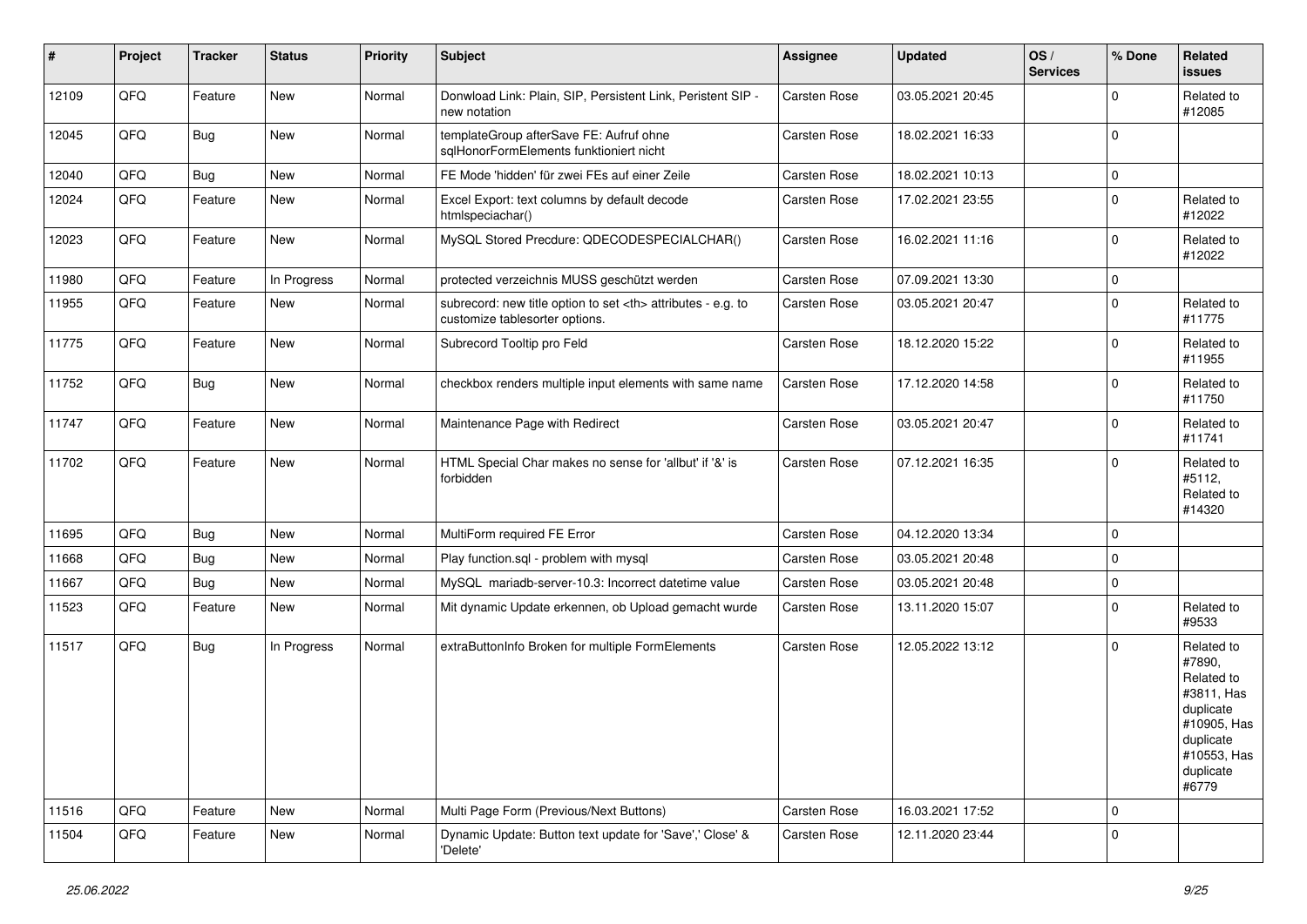| $\sharp$ | Project | <b>Tracker</b> | <b>Status</b>     | <b>Priority</b> | Subject                                                                             | <b>Assignee</b> | <b>Updated</b>   | OS/<br><b>Services</b> | % Done      | Related<br><b>issues</b>                                             |
|----------|---------|----------------|-------------------|-----------------|-------------------------------------------------------------------------------------|-----------------|------------------|------------------------|-------------|----------------------------------------------------------------------|
| 11460    | QFQ     | Feature        | New               | Normal          | Easier creation of changelog: gitchangelog                                          | Carsten Rose    | 12.06.2021 10:20 |                        | $\Omega$    | Related to<br>#13467                                                 |
| 11323    | QFQ     | Feature        | Some day<br>maybe | Normal          | Report Frontend Editor Modal + Codemirror                                           | Carsten Rose    | 16.09.2021 15:10 |                        | $\mathbf 0$ | Related to<br>#11036                                                 |
| 11322    | QFQ     | Feature        | Some day<br>maybe | Normal          | Form Element JSON - (multiline parameter field)                                     | Carsten Rose    | 16.09.2021 15:10 |                        | $\mathbf 0$ |                                                                      |
| 11320    | QFQ     | Feature        | Priorize          | Normal          | Typo3 Version 10 support                                                            | Carsten Rose    | 05.05.2021 22:09 |                        | $\pmb{0}$   |                                                                      |
| 11239    | QFQ     | <b>Bug</b>     | New               | Normal          | Radiobutton (plain): horizontales Rendern abhängig vom<br>Datentyp in der Datenbank | Carsten Rose    | 30.09.2020 18:37 |                        | $\Omega$    |                                                                      |
| 11217    | QFQ     | Feature        | Some day<br>maybe | Normal          | <b>Extend Script Functionality</b>                                                  | Carsten Rose    | 16.09.2021 15:10 |                        | $\mathbf 0$ |                                                                      |
| 11080    | QFQ     | Feature        | New               | Normal          | Send MQTT messages                                                                  | Carsten Rose    | 29.08.2020 19:49 |                        | $\mathbf 0$ |                                                                      |
| 11076    | QFQ     | Feature        | In Progress       | Normal          | SELECT  AS _websocket                                                               | Carsten Rose    | 30.08.2020 17:49 |                        | $\pmb{0}$   |                                                                      |
| 11036    | QFQ     | Feature        | Some day<br>maybe | Normal          | inline report editor permissions                                                    | Carsten Rose    | 16.09.2021 15:09 |                        | $\mathbf 0$ | Related to<br>#11323                                                 |
| 10996    | QFQ     | Feature        | New               | Normal          | Download video via sip: no seek                                                     | Carsten Rose    | 12.08.2020 14:18 |                        | $\mathbf 0$ |                                                                      |
| 10979    | QFQ     | Feature        | New               | Normal          | Ajax Calls an API - dataReport                                                      | Carsten Rose    | 11.05.2022 12:15 |                        | $\mathbf 0$ |                                                                      |
| 10976    | QFQ     | Feature        | New               | Normal          | Excel Export Verbesserungen                                                         | Carsten Rose    | 06.08.2020 10:56 |                        | $\mathbf 0$ |                                                                      |
| 10937    | QFQ     | Bug            | New               | Normal          | Fehler mit abhängigen Select- Feldern beim Positionieren                            | Carsten Rose    | 12.11.2020 23:45 |                        | $\mathbf 0$ |                                                                      |
| 10819    | QFQ     | Feature        | New               | Normal          | Persistent SIP - second try                                                         | Carsten Rose    | 29.06.2020 23:02 |                        | $\Omega$    | Related to<br>#6261                                                  |
| 10745    | QFQ     | Feature        | Some day<br>maybe | Normal          | <b>Tablesorter Excel Export</b>                                                     | Carsten Rose    | 16.09.2021 15:09 |                        | $\mathbf 0$ |                                                                      |
| 10716    | QFQ     | Feature        | Some day<br>maybe | Normal          | Business Logic mit Externen Skripten                                                | Carsten Rose    | 16.09.2021 15:10 |                        | $\Omega$    | Related to<br>#10713,<br>Related to<br>#8217                         |
| 10714    | QFQ     | Feature        | <b>New</b>        | Normal          | multi Table Form                                                                    | Carsten Rose    | 16.03.2021 18:44 |                        | $\pmb{0}$   |                                                                      |
| 10704    | QFQ     | <b>Bug</b>     | New               | Normal          | wkhtml problem rendering fullCalendar.js / fabric.js >><br>successor: puppeteer     | Carsten Rose    | 12.11.2020 23:45 |                        | $\Omega$    | Related to<br>#5024,<br>Related to<br>#4650,<br>Related to<br>#10715 |
| 10661    | QFQ     | <b>Bug</b>     | In Progress       | Normal          | Typo3 Warnungen                                                                     | Carsten Rose    | 07.09.2021 13:23 |                        | $\mathbf 0$ | Related to<br>#12440                                                 |
| 10658    | QFQ     | <b>Bug</b>     | New               | Normal          | processReadOnly broken                                                              | Carsten Rose    | 27.05.2020 17:55 |                        | $\pmb{0}$   |                                                                      |
| 10593    | QFG     | Feature        | New               | Normal          | label2: text behind input element                                                   | Carsten Rose    | 16.05.2020 10:57 |                        | $\pmb{0}$   |                                                                      |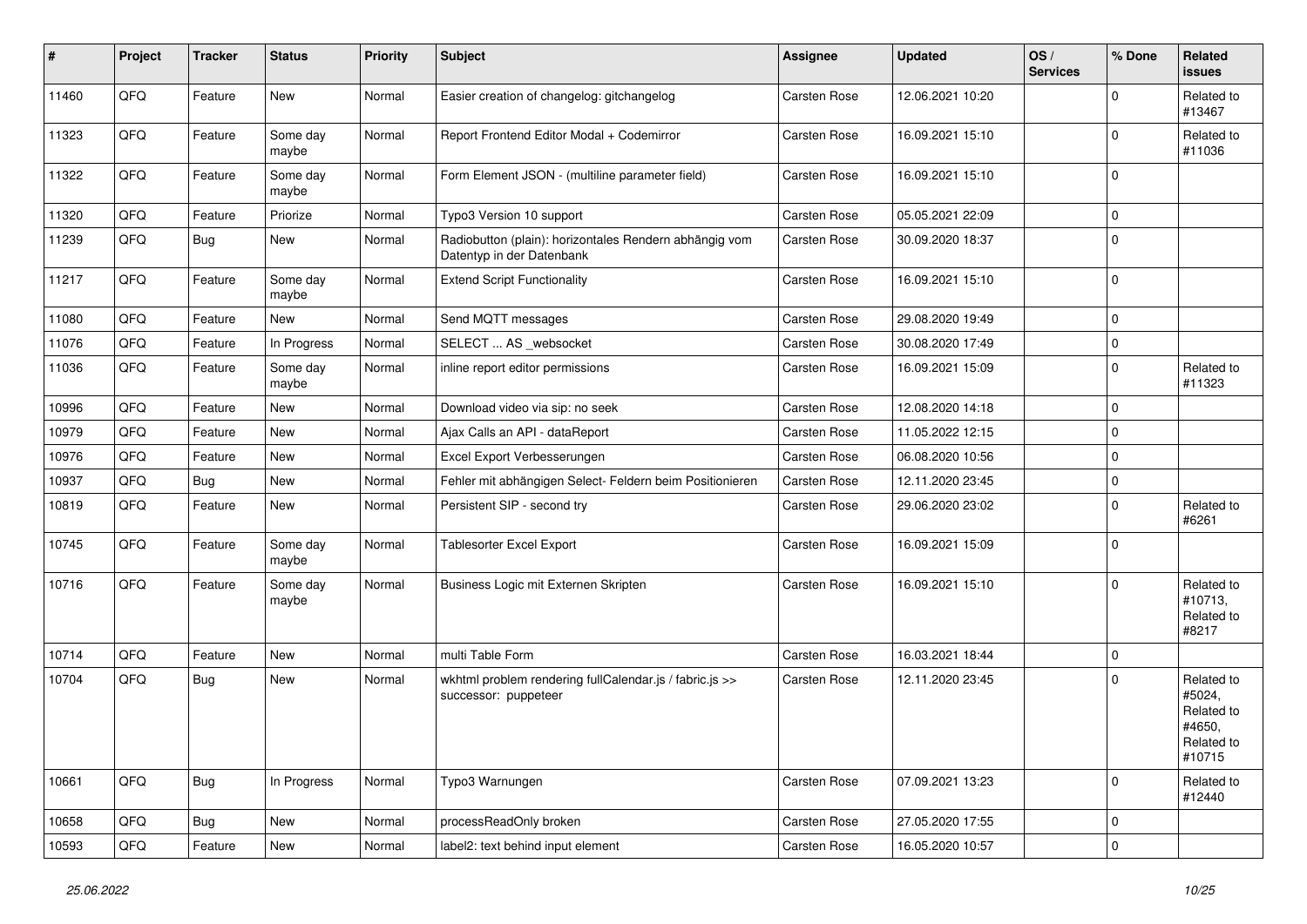| #     | Project | <b>Tracker</b> | <b>Status</b>     | <b>Priority</b> | <b>Subject</b>                                                                           | Assignee            | <b>Updated</b>   | OS/<br><b>Services</b> | % Done      | Related<br><b>issues</b>                                               |
|-------|---------|----------------|-------------------|-----------------|------------------------------------------------------------------------------------------|---------------------|------------------|------------------------|-------------|------------------------------------------------------------------------|
| 10588 | QFQ     | <b>Bug</b>     | <b>New</b>        | Normal          | typeahed Tag: Doku anpassen                                                              | Carsten Rose        | 12.11.2020 23:45 |                        | $\mathbf 0$ |                                                                        |
| 10443 | QFQ     | Feature        | In Progress       | Normal          | Konzept api / live                                                                       | Carsten Rose        | 07.05.2020 09:39 |                        | $\Omega$    |                                                                        |
| 10322 | QFQ     | Bug            | New               | Normal          | FormElement / Radio: missing column 'enum' >> FE not<br>reported                         | Carsten Rose        | 07.05.2020 09:37 |                        | $\Omega$    |                                                                        |
| 10119 | QFQ     | Feature        | <b>New</b>        | Normal          | Dropdown (selectlist) & TypeAhead: format and catagorize<br>list                         | Carsten Rose        | 07.05.2020 09:36 |                        | $\Omega$    |                                                                        |
| 10116 | QFQ     | Feature        | Some day<br>maybe | Normal          | TypeAhead: Tag - show inside 'input' element                                             | Carsten Rose        | 16.09.2021 15:09 |                        | $\Omega$    |                                                                        |
| 10095 | QFQ     | Feature        | Some day<br>maybe | Normal          | Generic Gitlab Integration into QFQ                                                      | Carsten Rose        | 16.09.2021 15:10 |                        | $\Omega$    |                                                                        |
| 10082 | QFQ     | Bug            | <b>New</b>        | Normal          | FE.type=SELECT - 'sanatize' Class                                                        | Carsten Rose        | 07.05.2020 09:36 |                        | $\Omega$    | Related to<br>#10081                                                   |
| 10080 | QFQ     | Feature        | New               | Normal          | Popup on 'save' / 'close': configure dialog (answer<br>yes/no/cancle/)                   | Carsten Rose        | 28.03.2021 20:52 |                        | $\Omega$    | Is duplicate<br>of #12262                                              |
| 10015 | QFQ     | Feature        | Priorize          | Normal          | Monospace in Textarea                                                                    | Carsten Rose        | 03.02.2020 13:40 |                        | $\mathbf 0$ |                                                                        |
| 10014 | QFQ     | Feature        | New               | Normal          | Manual.rst: describe behaviour and process order of<br>fillStoreVar, slaveId, sqlBefore, | Carsten Rose        | 01.02.2020 22:31 |                        | $\Omega$    |                                                                        |
| 10013 | QFQ     | Feature        | Some day<br>maybe | Normal          | FE.typ=editor: CodeMirror                                                                | Carsten Rose        | 08.06.2022 10:37 |                        | $\Omega$    | Related to<br>#12611,<br>Related to<br>#12490,<br>Related to<br>#7732  |
| 10012 | QFQ     | Feature        | Priorize          | Normal          | redirectAllMailTo: {{beEmail:T}}                                                         | <b>Carsten Rose</b> | 08.05.2021 09:54 |                        | $\Omega$    | Related to<br>#12412,<br>Related to<br>#12413,<br>Related to<br>#10011 |
| 10011 | QFQ     | Feature        | Priorize          | Normal          | Offer new STORE_TYPO3 Variable 'beUser', 'beEmail'                                       | <b>Carsten Rose</b> | 08.05.2021 09:51 |                        | $\Omega$    | Related to<br>#10012,<br>Related to<br>#12511                          |
| 10005 | QFQ     | Feature        | Priorize          | Normal          | Report / special column name:  AS _calendar                                              | Carsten Rose        | 03.06.2020 17:28 |                        | $\mathbf 0$ |                                                                        |
| 9983  | QFQ     | Feature        | New               | Normal          | Report Notation: new keyword 'range'                                                     | Carsten Rose        | 01.02.2020 15:55 |                        | $\Omega$    |                                                                        |
| 9975  | QFQ     | Bug            | Priorize          | Normal          | Dropdown Menu: 'r:3' broken                                                              | Carsten Rose        | 01.02.2020 10:13 |                        | $\Omega$    |                                                                        |
| 9968  | QFQ     | Feature        | Priorize          | Normal          | Tooltip in Links for Developer                                                           | Carsten Rose        | 01.02.2020 23:17 |                        | $\Omega$    |                                                                        |
| 9958  | QFQ     | <b>Bug</b>     | Priorize          | Normal          | Broken subrecord query: no error message                                                 | <b>Carsten Rose</b> | 05.02.2021 15:15 |                        | $\Omega$    |                                                                        |
| 9947  | QFQ     | <b>Bug</b>     | Priorize          | Normal          | Unwanted error message if missing 'typeAheadSqlPrefetch'                                 | <b>Carsten Rose</b> | 01.02.2020 10:13 |                        | $\Omega$    |                                                                        |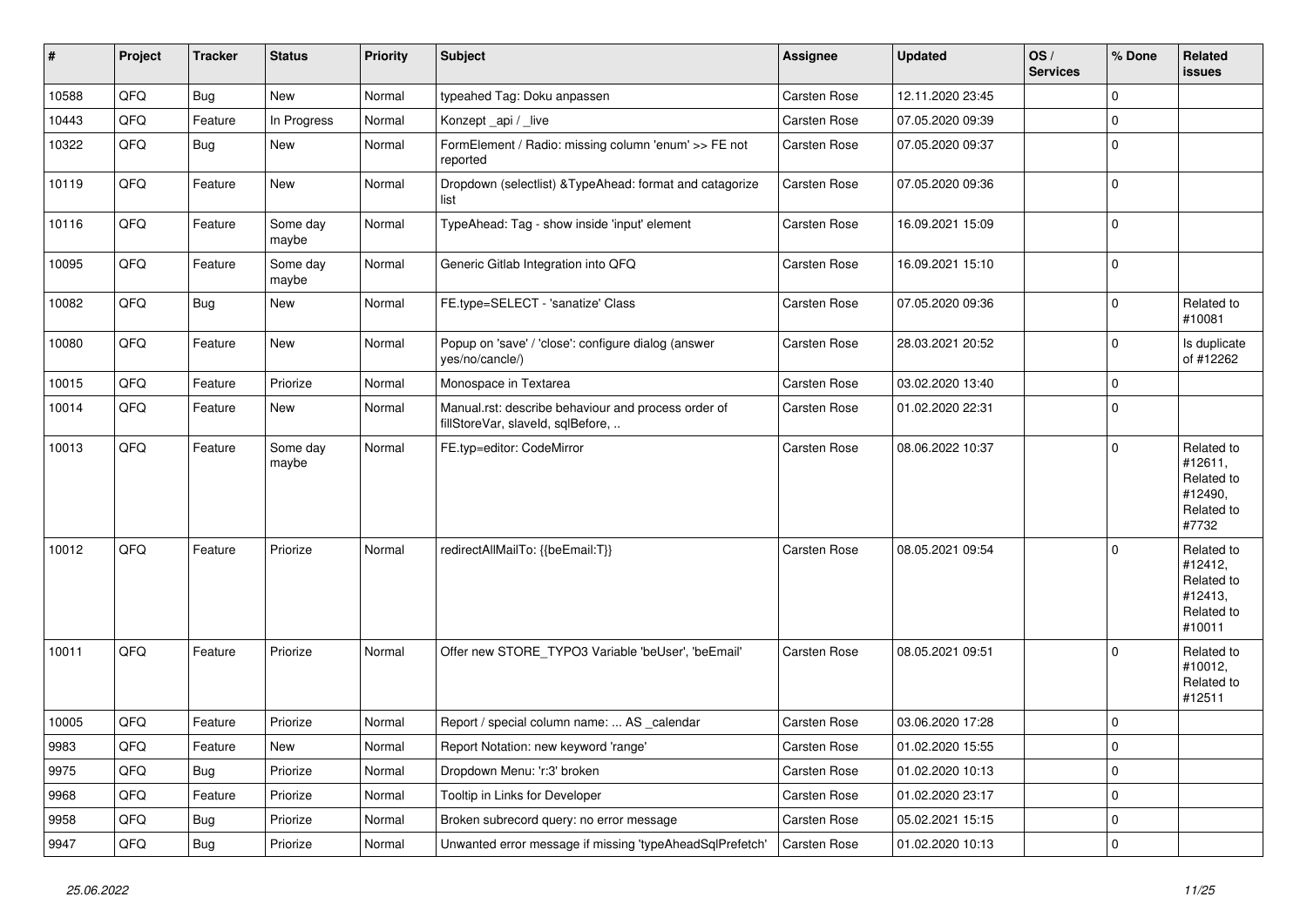| #    | Project | <b>Tracker</b> | <b>Status</b>     | <b>Priority</b> | <b>Subject</b>                                                                                                                        | <b>Assignee</b>     | <b>Updated</b>   | OS/<br><b>Services</b> | % Done      | <b>Related</b><br><b>issues</b>                                         |
|------|---------|----------------|-------------------|-----------------|---------------------------------------------------------------------------------------------------------------------------------------|---------------------|------------------|------------------------|-------------|-------------------------------------------------------------------------|
| 9928 | QFQ     | Feature        | Priorize          | Normal          | SpecialColumnName: a) Deprecated: ' AS "_+tag "', b)<br>New: ' AS "_ <tag1><tag2>"</tag2></tag1>                                      | <b>Carsten Rose</b> | 01.02.2020 23:17 |                        | $\Omega$    | Related to<br>#9929                                                     |
| 9927 | QFQ     | Feature        | New               | Normal          | QFQ Update: a) Update nur machen wenn BE User<br>eingeloggt ist., b) Bei Fehler genaue Meldung welcher<br>Updateschritt Probleme hat. | <b>Carsten Rose</b> | 22.01.2020 12:59 |                        | $\mathbf 0$ |                                                                         |
| 9900 | QFQ     | Feature        | Priorize          | Normal          | Generic API Call: tt-content record >> JSON                                                                                           | Carsten Rose        | 01.02.2020 10:13 |                        | $\mathbf 0$ |                                                                         |
| 9862 | QFQ     | Bug            | Priorize          | Normal          | Failed writing to sql mail qfq.log should throw an exception                                                                          | Carsten Rose        | 01.02.2020 10:13 |                        | 0           |                                                                         |
| 9834 | QFQ     | Bug            | Priorize          | Normal          | Input elements with tag 'disabled' are missing on<br>form-submit: server option 'processReadOnly' broken                              | Carsten Rose        | 07.12.2021 16:43 |                        | 0           | Related to<br>#9691,<br>Related to<br>#5305, Has<br>duplicate<br>#12331 |
| 9811 | QFQ     | Feature        | New               | Normal          | Report: tag every n'th row                                                                                                            | <b>Carsten Rose</b> | 01.02.2020 23:22 |                        | $\Omega$    |                                                                         |
| 9783 | QFQ     | Bug            | New               | Normal          | Email with special characters                                                                                                         | Carsten Rose        | 01.02.2020 23:22 |                        | $\mathbf 0$ |                                                                         |
| 9781 | QFQ     | Feature        | New               | Normal          | Button: CSS class to make buttons smaller                                                                                             | Carsten Rose        | 01.02.2020 23:22 |                        | 0           |                                                                         |
| 9777 | QFQ     | Feature        | New               | Normal          | Logging QFQ Variables                                                                                                                 | Carsten Rose        | 16.12.2019 17:17 |                        | $\mathbf 0$ |                                                                         |
| 9773 | QFQ     | Bug            | New               | Normal          | form.parameter.formModeGlobal=requiredOff                                                                                             | <b>Carsten Rose</b> | 01.02.2020 15:56 |                        | 0           |                                                                         |
| 9707 | QFQ     | Feature        | New               | Normal          | SIP security: encode pageld and check pageld on decode                                                                                | Carsten Rose        | 01.02.2020 23:22 |                        | 0           |                                                                         |
| 9706 | QFQ     | Feature        | New               | Normal          | Multi File Upload (hidden template group)                                                                                             | Carsten Rose        | 01.02.2020 23:22 |                        | 0           | Related to<br>#7521,<br>Related to<br>#5562,<br>Related to<br>#13330    |
| 9704 | QFQ     | Feature        | Some day<br>maybe | Normal          | Thumbnails Generieren beim Splitten von PDF Files                                                                                     | Carsten Rose        | 11.12.2019 16:01 |                        | $\mathbf 0$ |                                                                         |
| 9669 | QFQ     | <b>Bug</b>     | Some day<br>maybe | Normal          | Checkbox / Template Group: radio/checkbox visible broken<br>after 'add'                                                               | Carsten Rose        | 16.06.2021 13:47 |                        | 0           | Related to<br>#8091                                                     |
| 9668 | QFQ     | Feature        | Priorize          | Normal          | Form.mode: rename 'hidden' to 'hide'                                                                                                  | Carsten Rose        | 05.05.2021 22:14 |                        | $\mathbf 0$ | Related to<br>#6437                                                     |
| 9602 | QFQ     | Feature        | <b>New</b>        | Normal          | Form definition as JSON                                                                                                               | Carsten Rose        | 01.02.2020 23:21 |                        | $\mathbf 0$ | Related to<br>#9600                                                     |
| 9579 | QFQ     | Feature        | Some day<br>maybe | Normal          | Multiform with Process Row                                                                                                            | Carsten Rose        | 11.12.2019 16:01 |                        | 0           |                                                                         |
| 9537 | QFQ     | Feature        | New               | Normal          | FormEditor: Edit fieldset in FrontEnd                                                                                                 | Carsten Rose        | 01.02.2020 23:22 |                        | $\mathbf 0$ |                                                                         |
| 9533 | QFQ     | Bug            | New               | Normal          | FE.type=upload: Check in 'beforeSave' if upload is given                                                                              | Carsten Rose        | 01.02.2020 23:22 |                        | 0           | Related to<br>#11523                                                    |
| 9394 | QFQ     | Feature        | Priorize          | Normal          | REST: allow for non numerical ids in get requests                                                                                     | Carsten Rose        | 05.05.2021 22:10 |                        | $\pmb{0}$   |                                                                         |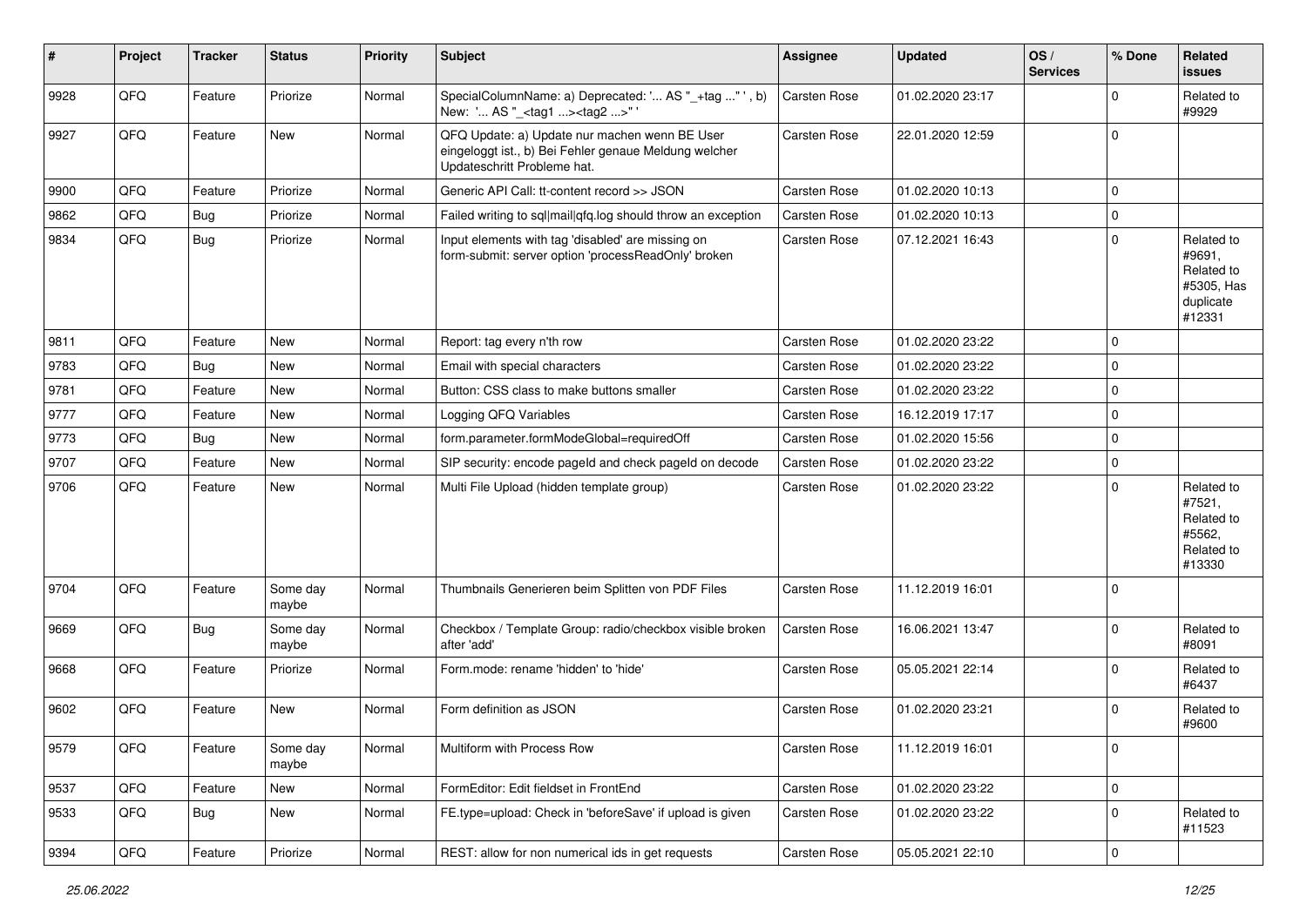| #    | Project | <b>Tracker</b> | <b>Status</b>     | <b>Priority</b> | <b>Subject</b>                                                                  | Assignee     | <b>Updated</b>   | OS/<br><b>Services</b> | % Done      | Related<br><b>issues</b> |
|------|---------|----------------|-------------------|-----------------|---------------------------------------------------------------------------------|--------------|------------------|------------------------|-------------|--------------------------|
| 9352 | QFQ     | Feature        | <b>New</b>        | Normal          | FE 'Native' fire slaveld, sqlAfter, sqlIns                                      | Carsten Rose | 01.02.2020 23:22 |                        | $\Omega$    |                          |
| 9348 | QFQ     | Feature        | <b>New</b>        | Normal          | defaultThumbnailSize: pre render thumbnails                                     | Carsten Rose | 12.06.2021 09:05 |                        | $\Omega$    |                          |
| 9346 | QFQ     | Feature        | Priorize          | Normal          | beforeSave: check if an upload is given                                         | Carsten Rose | 11.06.2021 21:18 |                        | $\Omega$    |                          |
| 9317 | QFQ     | <b>Bug</b>     | <b>New</b>        | Normal          | FE.type=note: with dynamic show/hidden an empty label<br>causes trouble         | Carsten Rose | 01.02.2020 23:22 |                        | $\mathbf 0$ |                          |
| 9281 | QFQ     | <b>Bug</b>     | Some day<br>maybe | Normal          | Allow STRICT_TRANS_TABLES                                                       | Carsten Rose | 02.01.2021 18:43 |                        | $\Omega$    |                          |
| 9221 | QFQ     | Feature        | <b>New</b>        | Normal          | typeAhead: Zeichenlimite ausschalten                                            | Carsten Rose | 08.05.2021 17:06 |                        | $\Omega$    |                          |
| 9208 | QFQ     | Feature        | New               | Normal          | Manage 'recent' records                                                         | Carsten Rose | 01.02.2020 23:22 |                        | $\Omega$    |                          |
| 9177 | QFQ     | Bug            | <b>New</b>        | Normal          | Bug? QFQ tries to save an action FE, which has real<br>existing column name     | Carsten Rose | 01.02.2020 23:22 |                        | $\Omega$    |                          |
| 9136 | QFQ     | Feature        | <b>New</b>        | Normal          | Create ZIP files with dynamic PDFs                                              | Carsten Rose | 01.02.2020 23:22 |                        | $\mathbf 0$ |                          |
| 9129 | QFQ     | Feature        | <b>New</b>        | Normal          | sqlValidate: Message as notification, not as error                              | Carsten Rose | 01.02.2020 23:22 |                        | $\Omega$    | Related to<br>#9128      |
| 9128 | QFQ     | Feature        | <b>New</b>        | Normal          | Error Message: not replaced variables- a) replace back to<br>'{{', b) underline | Carsten Rose | 01.02.2020 23:22 |                        | $\Omega$    | Related to<br>#9129      |
| 9127 | QFQ     | <b>Bug</b>     | <b>New</b>        | Normal          | Error Message: change 'roll over' color - text not readable                     | Carsten Rose | 01.02.2020 23:22 |                        | $\Omega$    |                          |
| 9077 | QFQ     | Bug            | <b>New</b>        | Normal          | typeAheadSql: report broken SQL                                                 | Carsten Rose | 01.02.2020 23:22 |                        | $\Omega$    |                          |
| 9013 | QFQ     | Bug            | <b>New</b>        | Normal          | Error in Twig template not handled                                              | Carsten Rose | 20.10.2021 13:43 |                        | $\mathbf 0$ |                          |
| 8975 | QFQ     | Feature        | <b>New</b>        | Normal          | Report Notation: 2.0                                                            | Carsten Rose | 01.02.2020 23:22 |                        | $\Omega$    | Related to<br>#8963      |
| 8963 | QFQ     | Feature        | Priorize          | Normal          | Setting values in a store: flexible way                                         | Carsten Rose | 05.05.2021 22:10 |                        | $\Omega$    | Related to<br>#8975      |
| 8894 | QFQ     | Feature        | Some day<br>maybe | Normal          | Documentation Tags Usable in QFQ Application                                    | Carsten Rose | 11.12.2019 16:01 |                        | $\Omega$    |                          |
| 8892 | QFQ     | Feature        | Some day<br>maybe | Normal          | Display and Edit SQL Comments in Form Editor                                    | Carsten Rose | 11.12.2019 16:01 |                        | $\Omega$    |                          |
| 8806 | QFQ     | Feature        | <b>New</b>        | Normal          | SQL Function nl2br                                                              | Carsten Rose | 01.02.2020 23:22 |                        | $\mathbf 0$ |                          |
| 8719 | QFQ     | Feature        | New               | Normal          | extraButtonLock: add support for 0/1                                            | Carsten Rose | 01.02.2020 23:22 |                        | $\Omega$    |                          |
| 8702 | QFQ     | Feature        | <b>New</b>        | Normal          | Load Record which is locked: missing user info                                  | Carsten Rose | 11.12.2019 16:16 |                        | $\Omega$    | Related to<br>#9789      |
| 8586 | QFQ     | Feature        | Some day<br>maybe | Normal          | QFQ: Enhance Error message for 'record not found'                               | Carsten Rose | 16.09.2021 15:10 |                        | $\Omega$    |                          |
| 8585 | QFQ     | Feature        | Priorize          | Normal          | Enhance Error message for 'unknown form'                                        | Carsten Rose | 01.02.2020 10:13 |                        | $\Omega$    |                          |
| 8584 | QFQ     | Feature        | Priorize          | Normal          | FE 'Action' - never assign to Container (except Template<br>Group)              | Carsten Rose | 01.02.2020 10:13 |                        | $\Omega$    |                          |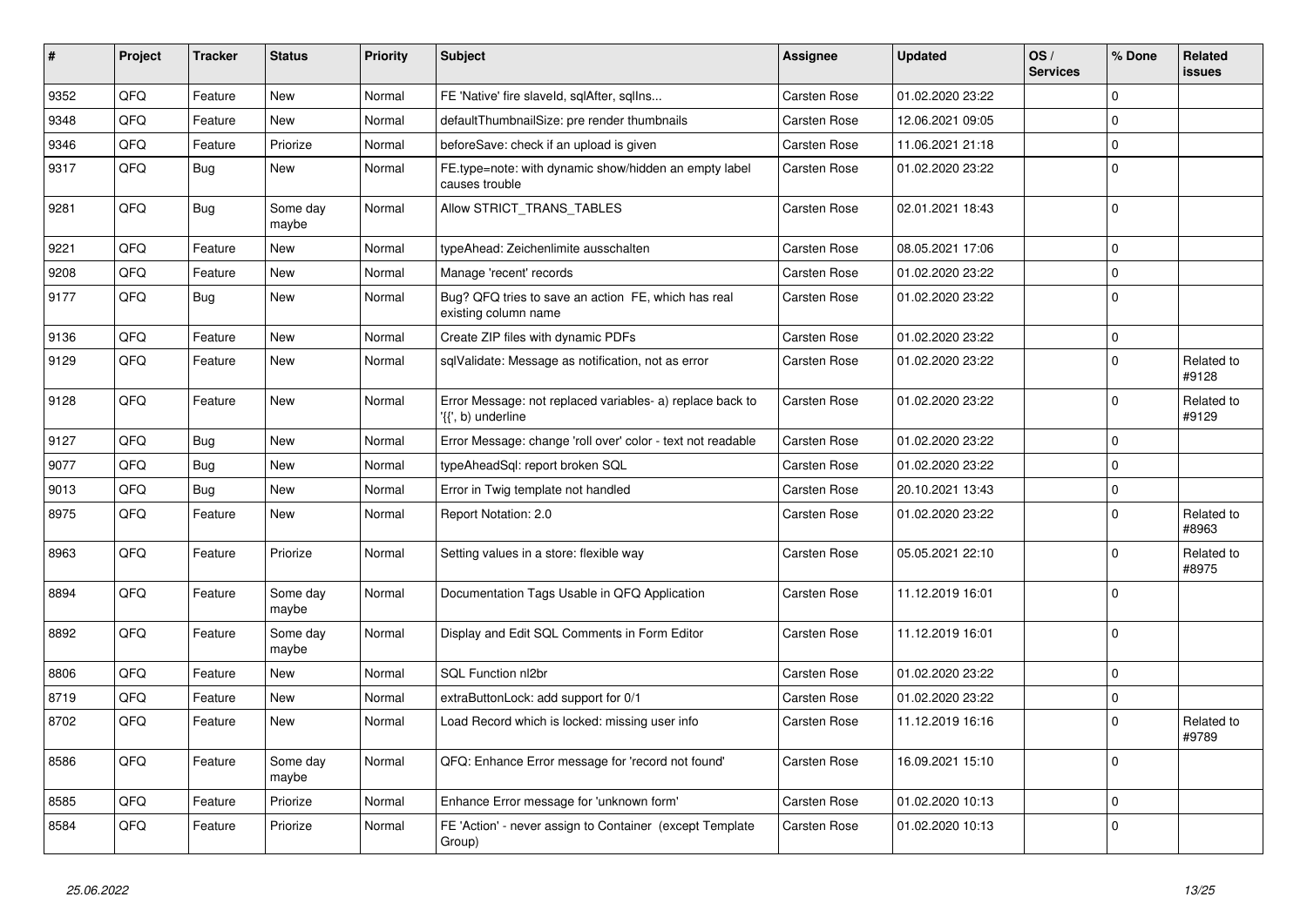| #    | Project | <b>Tracker</b> | <b>Status</b>     | <b>Priority</b> | <b>Subject</b>                                                                                         | <b>Assignee</b> | <b>Updated</b>   | OS/<br><b>Services</b> | % Done      | <b>Related</b><br><b>issues</b> |
|------|---------|----------------|-------------------|-----------------|--------------------------------------------------------------------------------------------------------|-----------------|------------------|------------------------|-------------|---------------------------------|
| 8520 | QFQ     | Feature        | Some day<br>maybe | Normal          | Bring QFQ to Composer                                                                                  | Carsten Rose    | 16.09.2021 15:10 |                        | $\Omega$    |                                 |
| 8336 | QFQ     | Feature        | New               | Normal          | Form > modified > Close New: a) Optional disable popup, b)<br>custom text, c) mode on save: close stay | Carsten Rose    | 01.02.2020 23:22 |                        | $\mathbf 0$ | Related to<br>#8335             |
| 8277 | QFQ     | Feature        | Priorize          | Normal          | fe.parameter.default=                                                                                  | Carsten Rose    | 01.02.2020 23:17 |                        | $\Omega$    | Related to<br>#8113             |
| 8217 | QFQ     | Feature        | New               | Normal          | if-elseif-else construct                                                                               | Carsten Rose    | 16.03.2021 18:41 |                        | $\mathbf 0$ | Related to<br>#10716            |
| 8187 | QFQ     | Feature        | <b>New</b>        | Normal          | Subrecord: enable/hide new button - make new/edit/delete<br>customizeable.                             | Carsten Rose    | 06.03.2021 18:44 |                        | $\mathbf 0$ | Related to<br>#11326            |
| 8106 | QFQ     | Bug            | Some day<br>maybe | Normal          | Dynamic Update: Feld kann nicht auf empty zurückgesetzt<br>werden                                      | Carsten Rose    | 11.12.2019 16:01 |                        | $\mathbf 0$ |                                 |
| 8101 | QFQ     | Feature        | Some day<br>maybe | Normal          | Password hash: support further hashing methods                                                         | Carsten Rose    | 16.09.2021 15:10 |                        | $\mathbf 0$ |                                 |
| 8089 | QFQ     | Feature        | <b>New</b>        | Normal          | Copy/Paste for FormElements                                                                            | Carsten Rose    | 01.02.2020 23:22 |                        | $\mathbf 0$ |                                 |
| 8049 | QFQ     | Bug            | New               | Normal          | FE.type=note, column 'value': text moves some pixel to top<br>after save                               | Carsten Rose    | 01.02.2020 23:22 |                        | $\Omega$    |                                 |
| 8044 | QFQ     | Feature        | Priorize          | Normal          | Transaction: a) Form, b) Report                                                                        | Carsten Rose    | 05.05.2021 22:14 |                        | $\mathbf 0$ | Related to<br>#8043             |
| 8037 | QFQ     | Bug            | Priorize          | Normal          | FE.type=upload (advanced mode): {{slaveId:V}} missing<br>during dynamic update                         | Carsten Rose    | 01.02.2020 10:13 |                        | $\mathbf 0$ |                                 |
| 8034 | QFQ     | Feature        | Priorize          | Normal          | FormElement 'data': 22.22.2222 should not be accepted                                                  | Carsten Rose    | 01.02.2020 10:13 |                        | $\mathbf 0$ |                                 |
| 7924 | QFQ     | Feature        | <b>New</b>        | Normal          | Radio/Checkbox with Tooltip                                                                            | Carsten Rose    | 01.02.2020 23:22 |                        | $\mathbf 0$ |                                 |
| 7920 | QFQ     | Feature        | New               | Normal          | FE: Syntax Highlight, Zeinlenumbruch                                                                   | Carsten Rose    | 01.02.2020 10:03 |                        | $\mathbf 0$ |                                 |
| 7890 | QFQ     | <b>Bug</b>     | New               | Normal          | FormElement 'required': extraButtonInfo not aligned                                                    | Carsten Rose    | 11.06.2021 21:17 |                        | $\Omega$    | Related to<br>#11517            |
| 7812 | QFQ     | Feature        | <b>New</b>        | Normal          | FE 'Subrecord' - new option 'subrecordShowFilter',<br>'subrecordPaging'                                | Carsten Rose    | 01.02.2020 23:22 |                        | $\Omega$    |                                 |
| 7795 | QFQ     | Bug            | New               | Normal          | Readonly Form: Typeahead-Felder                                                                        | Carsten Rose    | 01.02.2020 23:22 |                        | $\mathbf 0$ |                                 |
| 7685 | QFQ     | Bug            | New               | Normal          | Open FormElement from QFQ error message and save<br>modified record: error about missing {{formId:F}}  | Carsten Rose    | 01.02.2020 23:22 |                        | $\mathbf 0$ |                                 |
| 7683 | QFQ     | Feature        | New               | Normal          | Special column names in '{{ SELECT  AS _link }}' should<br>be detected                                 | Carsten Rose    | 01.02.2020 23:21 |                        | $\mathbf 0$ |                                 |
| 7681 | QFQ     | Feature        | New               | Normal          | Optional switch off 'check for modified record'                                                        | Carsten Rose    | 01.02.2020 23:21 |                        | $\mathbf 0$ |                                 |
| 7660 | QFQ     | Feature        | New               | Normal          | IMAP: import mails to DB, move / delete mails                                                          | Carsten Rose    | 01.02.2020 09:52 |                        | $\mathbf 0$ |                                 |
| 7656 | QFQ     | Bug            | Priorize          | Normal          | FE with required, 'pattern' and 'extraButtonLock': always<br>complain about missing value              | Carsten Rose    | 01.02.2020 10:13 |                        | $\mathbf 0$ |                                 |
| 7630 | QFG     | Feature        | Priorize          | Normal          | detailed error message for simple upload                                                               | Carsten Rose    | 01.02.2020 10:13 |                        | $\pmb{0}$   |                                 |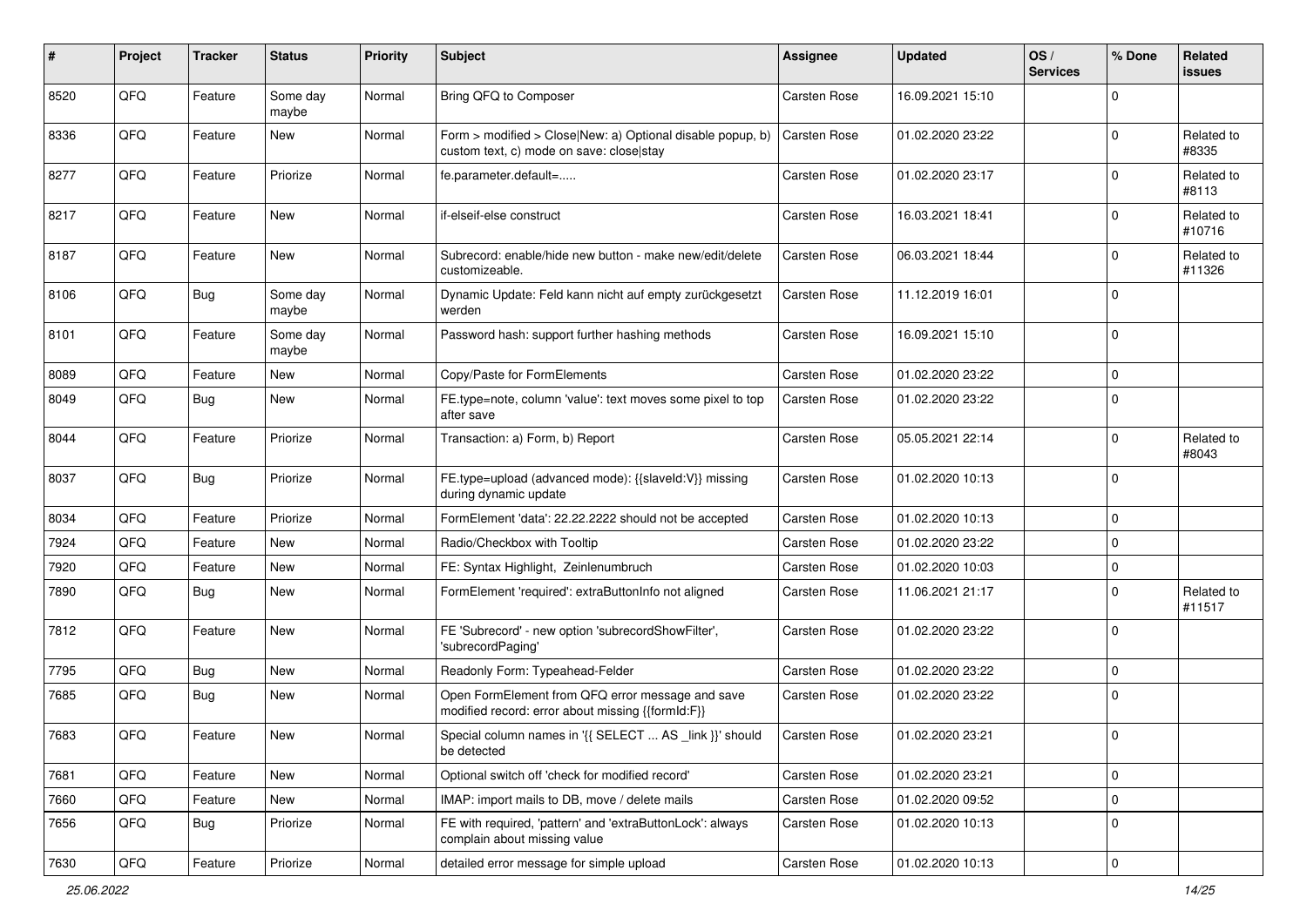| $\vert$ # | Project | <b>Tracker</b> | <b>Status</b>     | <b>Priority</b> | <b>Subject</b>                                                                 | Assignee     | <b>Updated</b>   | OS/<br><b>Services</b> | % Done      | Related<br><b>issues</b> |
|-----------|---------|----------------|-------------------|-----------------|--------------------------------------------------------------------------------|--------------|------------------|------------------------|-------------|--------------------------|
| 7616      | QFQ     | <b>Bug</b>     | Priorize          | Normal          | Selectlist with Enum & Dynamic Update                                          | Carsten Rose | 01.02.2020 10:13 |                        | $\mathbf 0$ |                          |
| 7574      | QFQ     | <b>Bug</b>     | New               | Normal          | Substitute error: form element not reported / dont parse<br>Form.note          | Carsten Rose | 01.02.2020 23:21 |                        | $\mathbf 0$ |                          |
| 7547      | QFQ     | Bug            | <b>New</b>        | Normal          | Error Message in afterSave: wrong parameter column<br>reported                 | Carsten Rose | 01.02.2020 23:22 |                        | $\mathbf 0$ |                          |
| 7524      | QFQ     | Bug            | New               | Normal          | QFQ throws a 'General Error' if 'fileadmin/protected/log/' is<br>not writeable | Carsten Rose | 01.02.2020 23:22 |                        | $\mathbf 0$ |                          |
| 7522      | QFQ     | Feature        | Priorize          | Normal          | Inserting default index.html to folder (Avoid Apache<br>Indexina)              | Carsten Rose | 01.02.2020 10:13 |                        | $\mathbf 0$ |                          |
| 7521      | QFQ     | Feature        | <b>New</b>        | Normal          | TemplateGroup: fe.type=upload                                                  | Carsten Rose | 01.02.2020 23:21 |                        | $\mathbf 0$ | Related to<br>#9706      |
| 7520      | QFQ     | Feature        | New               | Normal          | QR Code:  AS _qr ( AS _link)                                                   | Carsten Rose | 01.02.2020 23:22 |                        | $\mathbf 0$ |                          |
| 7519      | QFQ     | Feature        | New               | Normal          | Select: Multi                                                                  | Carsten Rose | 01.02.2020 23:22 |                        | $\mathbf 0$ |                          |
| 7513      | QFQ     | <b>Bug</b>     | New               | Normal          | Radios not correct aligned                                                     | Carsten Rose | 01.02.2020 23:22 |                        | $\mathbf 0$ |                          |
| 7512      | QFQ     | Bug            | New               | Normal          | FE: inputType=number >> 'pattern' is not respected                             | Carsten Rose | 01.02.2020 23:22 |                        | $\mathbf 0$ |                          |
| 7481      | QFQ     | Feature        | New               | Normal          | Detect 'BaseUrl' automatically                                                 | Carsten Rose | 01.02.2020 23:21 |                        | $\mathbf 0$ |                          |
| 7480      | QFQ     | Feature        | New               | Normal          | Record History (Undo / Redo)                                                   | Carsten Rose | 11.12.2019 16:16 |                        | $\mathbf 0$ | Related to<br>#2361      |
| 7453      | QFQ     | Feature        | Some day<br>maybe | Normal          | import / export forms QFQ                                                      | Carsten Rose | 16.09.2021 15:10 |                        | $\mathbf 0$ |                          |
| 7452      | QFQ     | Feature        | Some day<br>maybe | Normal          | automate deployment new QFQ version                                            | Carsten Rose | 16.09.2021 15:10 |                        | $\mathbf 0$ |                          |
| 7342      | QFQ     | Feature        | New               | Normal          | add content $=$ hide this                                                      | Carsten Rose | 01.02.2020 23:21 |                        | $\mathbf 0$ |                          |
| 7336      | QFQ     | Feature        | Some day<br>maybe | Normal          | PDF Upload: disallow PDFs with specific Meta information                       | Carsten Rose | 11.12.2019 16:01 |                        | $\mathbf 0$ |                          |
| 7290      | QFQ     | Feature        | Priorize          | Normal          | FormEditor: title as textarea if LEN(title)>60                                 | Carsten Rose | 01.02.2020 10:13 |                        | $\mathbf 0$ | Blocked by<br>#7682      |
| 7280      | QFQ     | Feature        | New               | Normal          | recently used table                                                            | Carsten Rose | 01.02.2020 23:21 |                        | $\mathbf 0$ |                          |
| 7261      | QFQ     | <b>Bug</b>     | New               | Normal          | Report pathFilename for user without path, only the filename                   | Carsten Rose | 01.02.2020 23:21 |                        | $\mathbf 0$ |                          |
| 7239      | QFQ     | Feature        | New               | Normal          | TinyMCE: html tag whitelist                                                    | Carsten Rose | 01.02.2020 23:21 |                        | $\mathbf 0$ | Related to<br>#14320     |
| 7219      | QFQ     | Bug            | New               | Normal          | typeSheadSql / typeAheadSqlPrefetch: change to curly<br>braces                 | Carsten Rose | 01.02.2020 23:21 |                        | $\mathbf 0$ |                          |
| 7217      | QFQ     | Feature        | Priorize          | Normal          | Download: notice User if `_sip=?` is missing                                   | Carsten Rose | 01.02.2020 10:13 |                        | $\mathbf 0$ |                          |
| 7175      | QFQ     | Feature        | New               | Normal          | Upload: md5 hash as filename                                                   | Carsten Rose | 01.02.2020 23:21 |                        | $\mathbf 0$ |                          |
| 7119      | QFQ     | Feature        | New               | Normal          | Upload: scaleDownWidth, scaleDownHeight                                        | Carsten Rose | 01.02.2020 23:21 |                        | $\Omega$    |                          |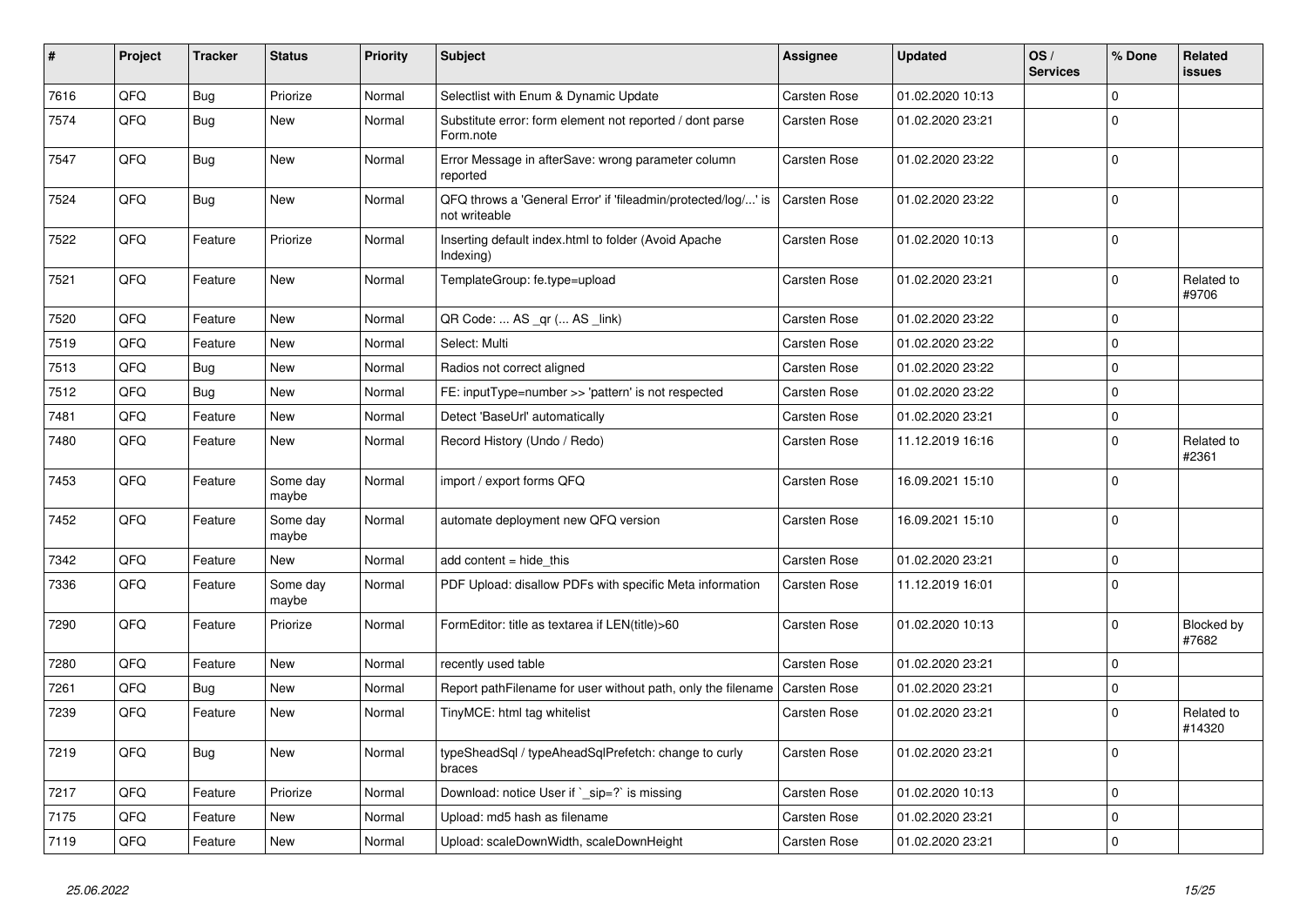| #    | Project | <b>Tracker</b> | <b>Status</b>     | <b>Priority</b> | <b>Subject</b>                                                                                                             | <b>Assignee</b>     | <b>Updated</b>   | OS/<br><b>Services</b> | % Done      | Related<br>issues                           |
|------|---------|----------------|-------------------|-----------------|----------------------------------------------------------------------------------------------------------------------------|---------------------|------------------|------------------------|-------------|---------------------------------------------|
| 7109 | QFQ     | Feature        | <b>New</b>        | Normal          | Dynamic Updates: row/element hide                                                                                          | Carsten Rose        | 01.02.2020 23:22 |                        | $\Omega$    | Has duplicate<br>#4081                      |
| 7107 | QFQ     | Feature        | Some day<br>maybe | Normal          | Showcase Registration Tool: Anmeldung / Administration :<br>Liste Anmeldungen / Emaileinaldung                             | Carsten Rose        | 11.12.2019 16:01 |                        | $\Omega$    |                                             |
| 7102 | QFQ     | Feature        | New               | Normal          | Comment sign in report: '#' and '--'                                                                                       | Carsten Rose        | 01.02.2020 23:21 |                        | $\Omega$    |                                             |
| 7099 | QFQ     | Feature        | <b>New</b>        | Normal          | Redesign FormEditor                                                                                                        | Carsten Rose        | 01.02.2020 23:21 |                        | $\Omega$    |                                             |
| 7014 | QFQ     | Bug            | <b>New</b>        | Normal          | Sending invalid emails succeeds when<br>debug.redirectAllMailTo is set                                                     | Carsten Rose        | 01.02.2020 23:21 |                        | $\Omega$    |                                             |
| 7002 | QFQ     | Bug            | <b>New</b>        | Normal          | Dynamic Update: row does not disappear / appear                                                                            | <b>Carsten Rose</b> | 01.02.2020 23:22 |                        | $\Omega$    |                                             |
| 6998 | QFQ     | Feature        | Priorize          | Normal          | Form: with debug=on show column information as tooltip of<br>column label                                                  | Carsten Rose        | 01.02.2020 10:13 |                        | $\mathbf 0$ |                                             |
| 6912 | QFQ     | Bug            | <b>New</b>        | Normal          | error Message Var 'deadline' already set in SIP - in Form<br>with FE.value={{deadline:R:::{{deadlinePeriod:Y}}}}           | <b>Carsten Rose</b> | 01.02.2020 23:21 |                        | $\Omega$    |                                             |
| 6855 | QFQ     | Feature        | <b>New</b>        | Normal          | With {{feUser:U}}!={{feUser:T}}: Save / Delete: only possible<br>with {{feUserSave:U}}='yes' and '{{feUserDelete:U}}='yes' | Carsten Rose        | 01.02.2020 23:21 |                        | $\Omega$    |                                             |
| 6765 | QFQ     | Feature        | <b>New</b>        | Normal          | Moeglichkeit via QFQ eigene Logs zu schreiben                                                                              | Carsten Rose        | 01.02.2020 23:21 |                        | $\Omega$    |                                             |
| 6723 | QFQ     | Feature        | New               | Normal          | Report QFQ Installation and Version                                                                                        | Carsten Rose        | 12.06.2021 09:07 |                        | $\Omega$    |                                             |
| 6715 | QFQ     | Feature        | Some day<br>maybe | Normal          | Code-Refactoring: dbArray vereinheitlichen                                                                                 | Carsten Rose        | 11.12.2019 16:02 |                        | $\Omega$    |                                             |
| 6677 | QFQ     | Bug            | <b>New</b>        | Normal          | Error message FE Action Element: no/wrong FE reference<br>who cause the problem.                                           | Carsten Rose        | 01.02.2020 23:21 |                        | $\Omega$    |                                             |
| 6602 | QFQ     | Feature        | <b>New</b>        | Normal          | Formlet: in Report auf Mausklick ein mini-form oeffnen                                                                     | Carsten Rose        | 11.12.2019 16:16 |                        | $\Omega$    |                                             |
| 6594 | QFQ     | Feature        | <b>New</b>        | Normal          | Excel: on download, check if there is a valid sip                                                                          | Carsten Rose        | 01.02.2020 23:21 |                        | $\mathbf 0$ |                                             |
| 6574 | QFQ     | Bug            | Priorize          | Normal          | qfq.log: Fehlermeldung wurde angezeigt, aber nicht geloggt                                                                 | Carsten Rose        | 01.02.2020 10:13 |                        | $\Omega$    |                                             |
| 6483 | QFQ     | Bug            | <b>New</b>        | Normal          | R Store funktioniert nicht bei 'Report Notation' im FE                                                                     | Carsten Rose        | 01.02.2020 23:21 |                        | $\mathbf 0$ |                                             |
| 6462 | QFQ     | Bug            | <b>New</b>        | Normal          | File Upload: Nutzlose Fehlermeldung wenn Datei zu gross                                                                    | Carsten Rose        | 01.02.2020 23:21 |                        | 0           | Related to<br>#6139                         |
| 6437 | QFQ     | Feature        | New               | Normal          | Neuer Mode Button bei FormElementen                                                                                        | Carsten Rose        | 01.02.2020 23:21 |                        | $\Omega$    | Related to<br>#9668.<br>Blocked by<br>#9678 |
| 6292 | QFQ     | Feature        | New               | Normal          | Download: File speichern mit Hash aber original Filename in   Carsten Rose<br>der Datenbank vermerken fuer Downloads       |                     | 01.02.2020 23:21 |                        | $\mathbf 0$ |                                             |
| 6289 | QFQ     | Feature        | New               | Normal          | Form: Log                                                                                                                  | Carsten Rose        | 01.02.2020 23:21 |                        | $\pmb{0}$   |                                             |
| 6261 | QFQ     | Feature        | New               | Normal          | Persistent SIP                                                                                                             | Carsten Rose        | 12.06.2021 09:07 |                        | $\mathbf 0$ | Related to<br>#10819                        |
| 6250 | QFG     | Feature        | In Progress       | Normal          | Enhance layout: a) Subrecord, b) Subrecord-Title                                                                           | Carsten Rose        | 01.02.2020 23:22 |                        | 0           | Related to<br>#5391                         |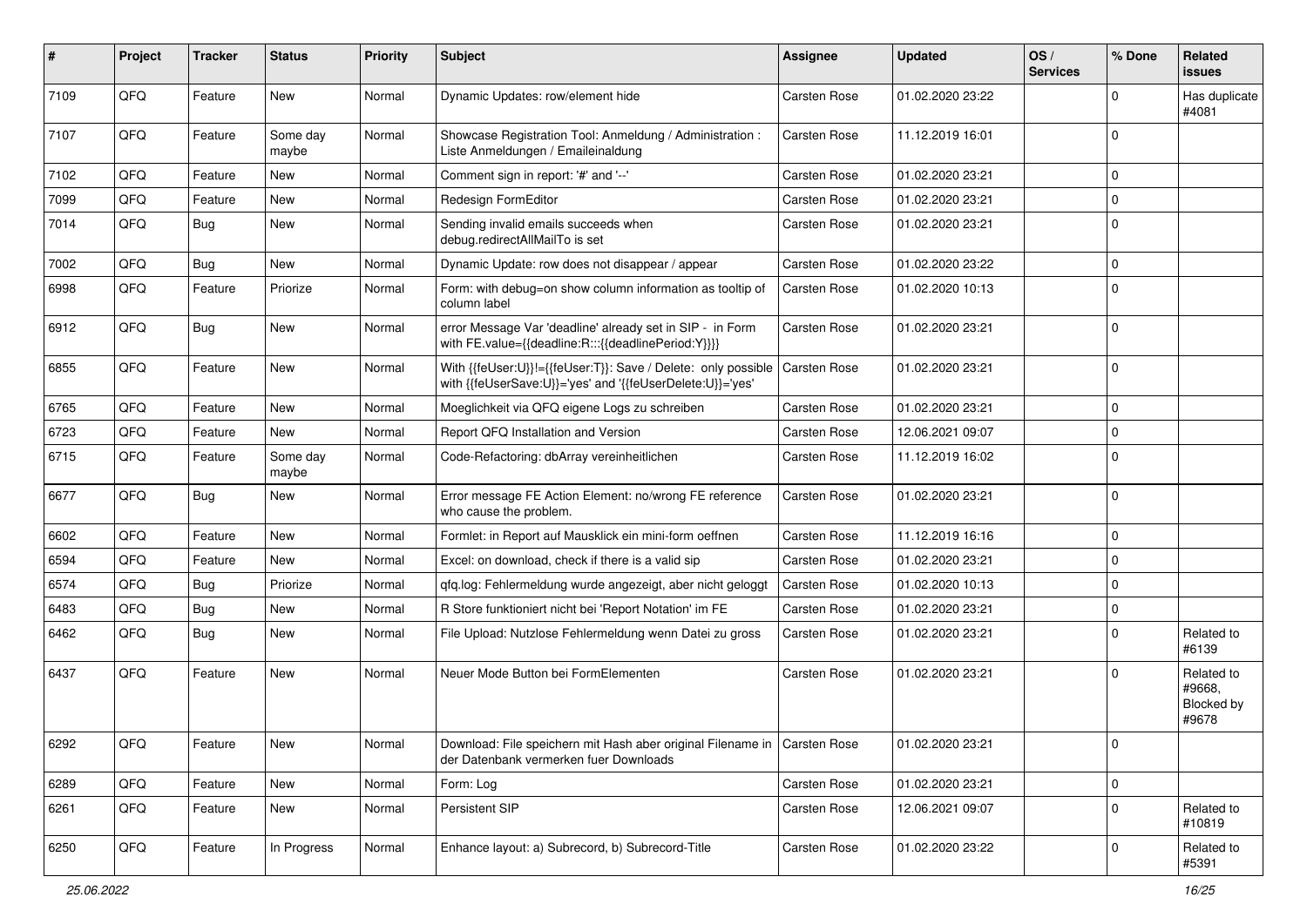| #    | Project | <b>Tracker</b> | <b>Status</b>     | <b>Priority</b> | <b>Subject</b>                                                                                     | Assignee            | <b>Updated</b>   | OS/<br><b>Services</b> | % Done   | Related<br><b>issues</b>                    |
|------|---------|----------------|-------------------|-----------------|----------------------------------------------------------------------------------------------------|---------------------|------------------|------------------------|----------|---------------------------------------------|
| 5991 | QFQ     | <b>Bug</b>     | Some day<br>maybe | Normal          | URLs with ' ' or long parameter are problematic                                                    | Carsten Rose        | 01.02.2020 23:19 |                        | $\Omega$ |                                             |
| 5983 | QFQ     | Feature        | Some day<br>maybe | Normal          | Form Submit (save & update): normalize date/-time FE                                               | Carsten Rose        | 01.02.2020 23:19 |                        | $\Omega$ |                                             |
| 5942 | QFQ     | Feature        | Priorize          | Normal          | 'L' and 'type': append to links, generate via '_link' by using<br>'u.' .                           | Carsten Rose        | 01.02.2020 10:13 |                        | $\Omega$ |                                             |
| 5894 | QFQ     | Feature        | Feedback          | Normal          | Typeahead in Report: show/hide rows dynamically                                                    | Carsten Rose        | 18.02.2022 08:50 |                        | $\Omega$ | Related to<br>#5893.<br>Related to<br>#5885 |
| 5852 | QFQ     | Feature        | Some day<br>maybe | Normal          | Logging: mail.log / sql.log - im FE anzeigen und via AJAX<br>aktualisieren                         | Carsten Rose        | 01.02.2020 23:19 |                        | $\Omega$ | Related to<br>#5885                         |
| 5782 | QFQ     | Feature        | <b>New</b>        | Normal          | NextCloud API                                                                                      | Carsten Rose        | 01.02.2020 10:02 |                        | $\Omega$ |                                             |
| 5768 | QFQ     | Bug            | Some day<br>maybe | Normal          | {{pageLanguage:T}}' missing if QFQ is called via api                                               | <b>Carsten Rose</b> | 01.02.2020 23:19 |                        | $\Omega$ |                                             |
| 5706 | QFQ     | <b>Bug</b>     | Some day<br>maybe | Normal          | upload: fileDestination needs to be sanatized                                                      | <b>Carsten Rose</b> | 01.02.2020 23:19 |                        | $\Omega$ |                                             |
| 5695 | QFQ     | Feature        | In Progress       | Normal          | Multiform                                                                                          | Carsten Rose        | 02.01.2021 18:38 |                        | $\Omega$ |                                             |
| 5665 | QFQ     | Feature        | Some day<br>maybe | Normal          | Versuch das '{{!' nicht mehr noetig ist.                                                           | Carsten Rose        | 01.02.2020 23:20 |                        | $\Omega$ | Related to<br>#7432,<br>Related to<br>#7434 |
| 5579 | QFQ     | Feature        | Some day<br>maybe | Normal          | Enhance Doc / Presentation: variable type 'link column type'                                       | <b>Carsten Rose</b> | 01.02.2020 23:19 |                        | $\Omega$ |                                             |
| 5576 | QFQ     | Bug            | <b>New</b>        | Normal          | Using MySQL 'DROP' requires privilege - wich is not really<br>necessary.                           | Carsten Rose        | 01.02.2020 23:21 |                        | $\Omega$ |                                             |
| 5559 | QFQ     | <b>Bug</b>     | New               | Normal          | FE.type = Upload: 'accept' might contain variables                                                 | Carsten Rose        | 11.05.2020 21:23 |                        | $\Omega$ |                                             |
| 5557 | QFQ     | <b>Bug</b>     | Some day<br>maybe | Normal          | Form load: STORE_RECORD filled, but should be empty                                                | Carsten Rose        | 01.02.2020 23:19 |                        | $\Omega$ |                                             |
| 5548 | QFQ     | Feature        | Some day<br>maybe | Normal          | 801 Textfiles/Scriptfiles als Thumbnail                                                            | Carsten Rose        | 07.03.2022 16:26 |                        | $\Omega$ |                                             |
| 5480 | QFQ     | Feature        | Some day<br>maybe | Normal          | QFQ: Dokumentation mit Screenshots versehen                                                        | Carsten Rose        | 01.02.2020 23:20 |                        | $\Omega$ | Related to<br>#9879                         |
| 5428 | QFQ     | Feature        | Some day<br>maybe | Normal          | secure thumbnail: late render on access.                                                           | Carsten Rose        | 01.02.2020 23:20 |                        | $\Omega$ |                                             |
| 5345 | QFQ     | Feature        | <b>New</b>        | Normal          | Report: UPDATE / INSERT / DELETE statements should<br>trigger subqueries, depending on the result. | <b>Carsten Rose</b> | 27.05.2020 16:11 |                        | $\Omega$ |                                             |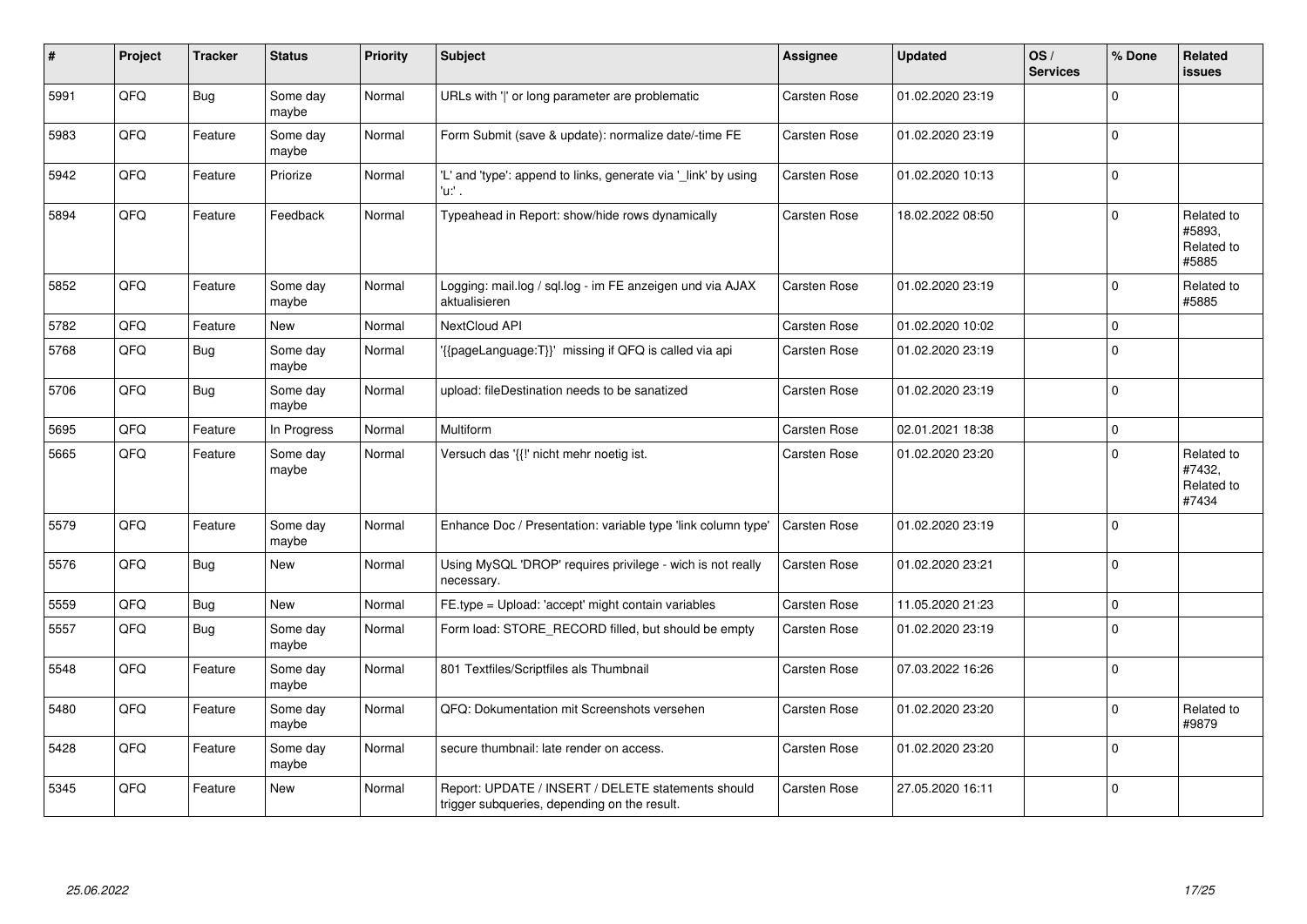| #    | Project | <b>Tracker</b> | <b>Status</b>     | <b>Priority</b> | <b>Subject</b>                                                                                                       | <b>Assignee</b>     | <b>Updated</b>   | OS/<br><b>Services</b> | % Done      | Related<br>issues                              |
|------|---------|----------------|-------------------|-----------------|----------------------------------------------------------------------------------------------------------------------|---------------------|------------------|------------------------|-------------|------------------------------------------------|
| 5305 | QFQ     | Bug            | <b>New</b>        | Normal          | Upload FormElement: nicht disabled by readonly Form                                                                  | <b>Carsten Rose</b> | 16.06.2021 13:43 |                        | $\Omega$    | Related to<br>#9347,<br>Related to<br>#9834    |
| 5132 | QFQ     | Feature        | Some day<br>maybe | Normal          | Error Message sendmail missing attachment: more details                                                              | <b>Carsten Rose</b> | 01.02.2020 23:19 |                        | $\Omega$    |                                                |
| 5131 | QFQ     | Feature        | <b>New</b>        | Normal          | Activate Spin Gear ('wait/busy' indicator) via LINK attribute                                                        | <b>Carsten Rose</b> | 01.02.2020 23:21 |                        | 0           |                                                |
| 5021 | QFQ     | <b>Bug</b>     | Some day<br>maybe | Normal          | FE.typ=extra - during save displays error 'datum2' already<br>filled in STORE_SIP - the value is stored nevertheless | Carsten Rose        | 01.02.2020 23:19 |                        | $\mathbf 0$ | Related to<br>#3875                            |
| 4956 | QFQ     | Feature        | Some day<br>maybe | Normal          | Sendmail: Benutzerdefinierte Headers                                                                                 | Carsten Rose        | 11.12.2019 16:02 |                        | $\Omega$    |                                                |
| 4872 | QFQ     | Feature        | Some day<br>maybe | Normal          | Fields of Typo3 page available in STORE_TYPO3                                                                        | Carsten Rose        | 01.02.2020 23:19 |                        | $\Omega$    |                                                |
| 4869 | QFQ     | Feature        | Some day<br>maybe | Normal          | Dynamic Update (show, hide, readonly?, required?) for<br><b>Template Group Elements</b>                              | Carsten Rose        | 01.02.2020 23:19 |                        | $\mathbf 0$ | Related to<br>#4865                            |
| 4839 | QFQ     | Feature        | Some day<br>maybe | Normal          | qfq-handle in <head> Abschnitt</head>                                                                                | Carsten Rose        | 11.12.2019 16:02 |                        | $\Omega$    |                                                |
| 4771 | QFQ     | Bug            | Some day<br>maybe | Normal          | qfq: select-down-values empty after save (edit-form for<br>program administrators)                                   | <b>Carsten Rose</b> | 01.02.2020 23:20 |                        | $\Omega$    | Related to<br>#4549, Has<br>duplicate<br>#4282 |
| 4757 | QFQ     | Feature        | Some day<br>maybe | Normal          | Test subrecord: download links ok? Links ok?                                                                         | <b>Carsten Rose</b> | 01.02.2020 23:20 |                        | $\Omega$    |                                                |
| 4756 | QFQ     | Bug            | New               | Normal          | Form dirty even nothing changes                                                                                      | <b>Carsten Rose</b> | 11.12.2019 16:16 |                        | $\mathbf 0$ |                                                |
| 4659 | QFQ     | Bug            | Some day<br>maybe | Normal          | infoButtonExtra                                                                                                      | Carsten Rose        | 01.02.2020 23:20 |                        | $\Omega$    |                                                |
| 4652 | QFQ     | Feature        | Some day<br>maybe | Normal          | UZH CD: Weiterleitung auf benutzerdefinierte 403/404 Seite                                                           | Carsten Rose        | 01.02.2020 23:20 |                        | $\mathbf 0$ |                                                |
| 4651 | QFQ     | Bug            | Some day<br>maybe | Normal          | "Loading document" Modal wird angezeigt bei uzhcd type=2<br>Ansicht                                                  | <b>Carsten Rose</b> | 01.02.2020 23:20 |                        | $\Omega$    |                                                |
| 4650 | QFQ     | Feature        | Some day<br>maybe | Normal          | Convert html to doc/rtf                                                                                              | <b>Carsten Rose</b> | 01.02.2020 23:20 |                        | $\mathbf 0$ | Related to<br>#10704                           |
| 4606 | QFQ     | Feature        | Some day<br>maybe | Normal          | link: qualifier to render bootstrap button                                                                           | Carsten Rose        | 01.02.2020 23:19 |                        | $\mathbf 0$ |                                                |
| 4583 | QFQ     | Bug            | Some day<br>maybe | Normal          | Dynamic Update bei TypeAhead Feldern                                                                                 | Carsten Rose        | 01.02.2020 23:19 |                        | 0           |                                                |
| 4549 | QFQ     | <b>Bug</b>     | Some day<br>maybe | Normal          | TemplateGroups: FE.type SELECT loose selected value<br>after save                                                    | Carsten Rose        | 01.02.2020 23:20 |                        | 0           | Related to<br>#4548,<br>Related to<br>#4771    |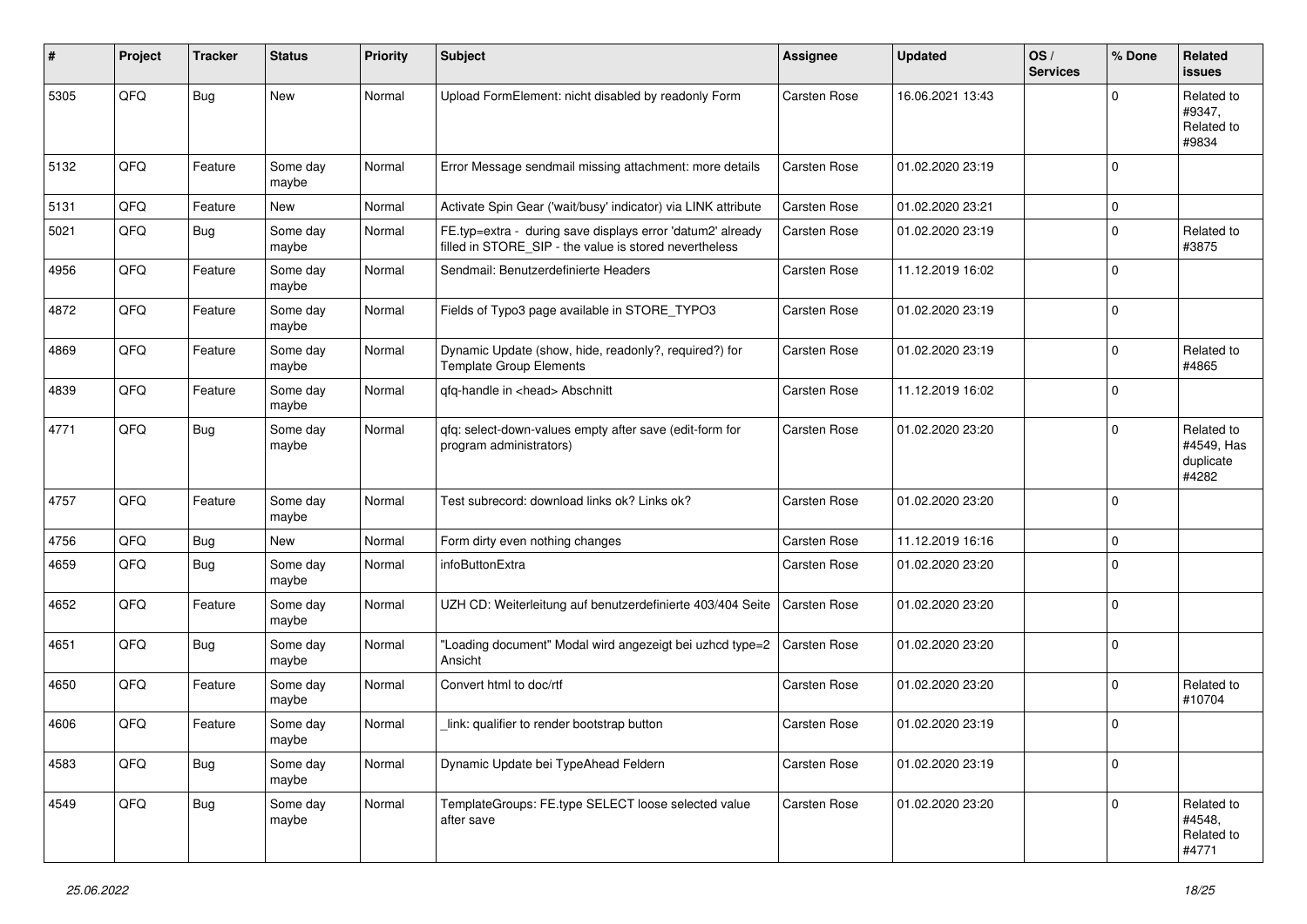| ∦    | Project | <b>Tracker</b> | <b>Status</b>     | <b>Priority</b> | <b>Subject</b>                                                                                                          | <b>Assignee</b>     | <b>Updated</b>   | OS/<br><b>Services</b> | % Done      | Related<br><b>issues</b>                    |
|------|---------|----------------|-------------------|-----------------|-------------------------------------------------------------------------------------------------------------------------|---------------------|------------------|------------------------|-------------|---------------------------------------------|
| 4528 | QFQ     | Bug            | Some day<br>maybe | Normal          | extraButtonLock mit SQLAhead Bug                                                                                        | Carsten Rose        | 01.02.2020 23:19 |                        | $\Omega$    |                                             |
| 4413 | QFQ     | Feature        | New               | Normal          | fieldset: show/hidden, modeSql, dynamicUpdate                                                                           | Carsten Rose        | 09.02.2022 15:19 |                        | $\mathbf 0$ |                                             |
| 4365 | QFQ     | Feature        | Some day<br>maybe | Normal          | Multi Language: new way of config                                                                                       | Carsten Rose        | 01.02.2020 23:20 |                        | $\mathbf 0$ |                                             |
| 4349 | QFQ     | Feature        | Some day<br>maybe | Normal          | link download: downloaded external URL to<br>deliver/concatenate - check mimetipe and handle it correctly               | Carsten Rose        | 11.12.2019 16:02 |                        | $\mathbf 0$ |                                             |
| 4343 | QFQ     | Feature        | Some day<br>maybe | Normal          | Link: Classifier to add 'attributes'                                                                                    | Carsten Rose        | 01.02.2020 23:20 |                        | $\mathbf 0$ | Related to<br>#14077                        |
| 4330 | QFQ     | Feature        | Some day<br>maybe | Normal          | Error Message: report missing {{ / }} in sqlUpdate, sqlInsert,<br>sqlDelete, sqlAfter, sqlBefore in FE action elements. | Carsten Rose        | 01.02.2020 23:20 |                        | $\Omega$    |                                             |
| 4328 | QFQ     | Bug            | Some day<br>maybe | Normal          | Error Message: Show FE name/number on problems in FE                                                                    | Carsten Rose        | 01.02.2020 23:20 |                        | $\mathbf 0$ |                                             |
| 4293 | QFQ     | Bug            | Some day<br>maybe | Normal          | Download broken if token 'd:' is missing - but no error<br>message                                                      | <b>Carsten Rose</b> | 11.12.2019 16:03 |                        | $\Omega$    | Related to<br>#7514                         |
| 4259 | QFQ     | Feature        | Some day<br>maybe | Normal          | Instant trigger a cron job                                                                                              | Carsten Rose        | 11.12.2019 16:03 |                        | $\mathbf 0$ |                                             |
| 4250 | QFQ     | Feature        | <b>New</b>        | Normal          | AutoCron in QFQ via PHP                                                                                                 | <b>Carsten Rose</b> | 01.02.2020 23:21 |                        | $\Omega$    | Related to<br>#3292,<br>Related to<br>#3291 |
| 4197 | QFQ     | Feature        | Some day<br>maybe | Normal          | Unit Test fuer JSON Stream von QuickFormQuery.php ><br>doForm()                                                         | Carsten Rose        | 11.12.2019 16:03 |                        | $\Omega$    |                                             |
| 4092 | QFQ     | Bug            | Some day<br>maybe | Normal          | 1) Logging verbessern wann welches FE warum<br>ausgefuehrt wird, 2) Documentation: Best Practice Template<br>Group      | Carsten Rose        | 01.02.2020 23:19 |                        | $\Omega$    | Related to<br>#3504                         |
| 4082 | QFQ     | Feature        | <b>New</b>        | Normal          | Dynamic Update: modeSgl - useful default                                                                                | <b>Carsten Rose</b> | 01.02.2020 23:22 |                        | $\mathbf 0$ |                                             |
| 4050 | QFQ     | Feature        | <b>New</b>        | Normal          | sql.log: 1) FormElement ID which causes a specific action,<br>2) Result in the same row.                                | Carsten Rose        | 15.04.2020 11:35 |                        | $\mathbf 0$ | Related to<br>#5458                         |
| 4026 | QFQ     | Feature        | Some day<br>maybe | Normal          | sqlLog.sql: log number of FE.id                                                                                         | Carsten Rose        | 11.12.2019 16:03 |                        | $\Omega$    | Related to<br>#5458                         |
| 4023 | QFQ     | Feature        | New               | Normal          | prepared statements - FE action: salveld, sqllnsert,<br>sqlUpdate, sqlDelete, sqlBefore, sqlAfter                       | <b>Carsten Rose</b> | 11.12.2019 16:15 |                        | $\mathbf 0$ |                                             |
| 4018 | QFQ     | Feature        | Some day<br>maybe | Normal          | typeahead: solve problem with potential long query<br>parameter                                                         | <b>Carsten Rose</b> | 11.12.2019 16:03 |                        | $\Omega$    |                                             |
| 4008 | QFQ     | <b>Bug</b>     | Some day<br>maybe | Normal          | FormElemen.type=sendmail: wrong 'TO' if 'real<br>name <rea@mail.to>' is used</rea@mail.to>                              | Carsten Rose        | 11.12.2019 16:03 |                        | $\mathbf 0$ |                                             |
| 3991 | QFQ     | Feature        | Some day<br>maybe | Normal          | report: Columnname '_skipWrap' skips 'fbeg', 'fend'                                                                     | Carsten Rose        | 11.12.2019 16:03 |                        | $\Omega$    |                                             |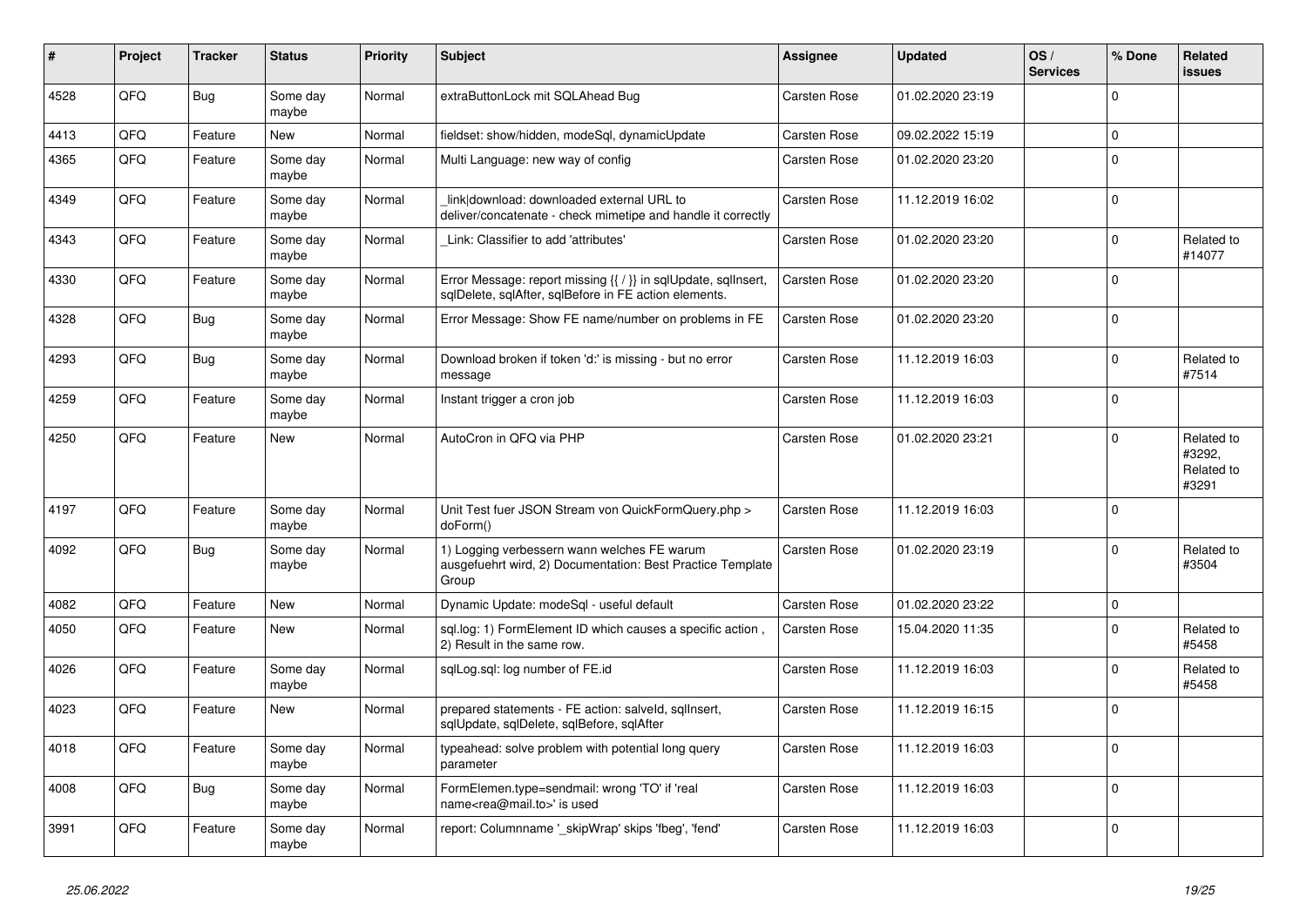| $\pmb{\#}$ | Project | <b>Tracker</b> | <b>Status</b>     | <b>Priority</b> | <b>Subject</b>                                                                                                                               | Assignee            | <b>Updated</b>   | OS/<br><b>Services</b> | % Done      | Related<br>issues                           |
|------------|---------|----------------|-------------------|-----------------|----------------------------------------------------------------------------------------------------------------------------------------------|---------------------|------------------|------------------------|-------------|---------------------------------------------|
| 3947       | QFQ     | Feature        | Some day<br>maybe | Normal          | Attack detectect: logout current user                                                                                                        | <b>Carsten Rose</b> | 11.12.2019 16:03 |                        | $\Omega$    | Related to<br>#5458.<br>Related to<br>#6299 |
| 3942       | QFQ     | Feature        | Some day<br>maybe | Normal          | Action Elemente: neu generierte IDs via FE weitergeben                                                                                       | Carsten Rose        | 11.12.2019 16:03 |                        | $\Omega$    | Related to<br>#3941                         |
| 3941       | QFQ     | Feature        | Some day<br>maybe | Normal          | sqlAfter: es sollten mehrere moeglich sein                                                                                                   | Carsten Rose        | 11.12.2019 16:03 |                        | $\mathbf 0$ | Related to<br>#3942                         |
| 3905       | QFQ     | Feature        | Some day<br>maybe | Normal          | Documentation: Best Practice anhand eines Online<br>Bewerbungstools                                                                          | <b>Carsten Rose</b> | 11.12.2019 16:03 |                        | $\mathbf 0$ |                                             |
| 3900       | QFQ     | Feature        | Some day<br>maybe | Normal          | Extend documentation of 'Copy / Paste'                                                                                                       | <b>Carsten Rose</b> | 11.12.2019 16:03 |                        | $\mathbf 0$ | Related to<br>#3899                         |
| 3895       | QFQ     | Bug            | Some day<br>maybe | Normal          | typeahead pedantic: on lehrkredit Idap webpass - if only one<br>person is in dropdown, such person can't be selected                         | <b>Carsten Rose</b> | 11.12.2019 16:03 |                        | $\mathbf 0$ |                                             |
| 3882       | QFQ     | <b>Bug</b>     | Some day<br>maybe | Normal          | templateGroup: disable 'add' if limit is reached - funktioniert<br>nicht wenn bereits records existierten                                    | Carsten Rose        | 11.12.2019 16:03 |                        | $\mathbf 0$ |                                             |
| 3877       | QFQ     | Feature        | Some day<br>maybe | Normal          | FormEditor: die Felder die aktuell nicht gebraucht werden<br>nur auf readonly/disabled setzen (nicht ausblenden > das<br>irritiert.          | <b>Carsten Rose</b> | 11.12.2019 16:03 |                        | $\Omega$    |                                             |
| 3867       | QFQ     | Feature        | Priorize          | Normal          | Readonly Formular: Template Groups add/delete<br>ausbeldnen                                                                                  | <b>Carsten Rose</b> | 05.05.2021 22:12 |                        | $\Omega$    |                                             |
| 3864       | QFQ     | Feature        | New               | Normal          | Encrypt / decrypt field                                                                                                                      | <b>Carsten Rose</b> | 08.03.2021 18:08 |                        | $\mathbf 0$ |                                             |
| 3811       | QFQ     | Bug            | Some day<br>maybe | Normal          | Dynamic Update: extraButtonInfo - Text aktualisieren                                                                                         | <b>Carsten Rose</b> | 11.12.2019 16:03 |                        | $\mathbf 0$ | Related to<br>#11517                        |
| 3782       | QFQ     | Bug            | Priorize          | Normal          | Bei fehlerhafter Eingabe (z.B. Datum) sollte das erwartete<br>Format angezeigt werden                                                        | <b>Carsten Rose</b> | 01.02.2020 10:13 |                        | $\mathbf 0$ |                                             |
| 3750       | QFQ     | <b>Bug</b>     | Some day<br>maybe | Normal          | FE in a row: if one violates check, all are red                                                                                              | <b>Carsten Rose</b> | 11.12.2019 16:03 |                        | $\mathbf 0$ |                                             |
| 3708       | QFQ     | Feature        | Some day<br>maybe | Normal          | Form: input - 'specialchars', 'none'  gewisse tags<br>erlauben, andere verbieten                                                             | <b>Carsten Rose</b> | 11.12.2019 16:02 |                        | $\mathbf 0$ | Related to<br>#14320                        |
| 3682       | QFQ     | Bug            | Some day<br>maybe | Normal          | Dynamic update: Radio buttons                                                                                                                | Carsten Rose        | 11.12.2019 16:02 |                        | $\Omega$    |                                             |
| 3677       | QFQ     | Feature        | Some day<br>maybe | Normal          | wkhtmitopdf: FE User access prohibited, if client IP changes   Carsten Rose<br>\$TYPO3_CONF_VARS[FE][lockIP]                                 |                     | 11.12.2019 16:02 |                        | $\mathbf 0$ |                                             |
| 3666       | QFQ     | Feature        | Some day<br>maybe | Normal          | a) Performance Messung: mysql_real_escape_string() im<br>Vergleich zu str_replace(), b) doppeltes Aufrufen von<br>mysql_real_escape_string() | Carsten Rose        | 11.12.2019 16:02 |                        | $\mathbf 0$ |                                             |
| 3588       | QFQ     | Bug            | Some day<br>maybe | Normal          | templateGroup: versteckte Elemente werden weiterhin<br>gespeichert.                                                                          | Carsten Rose        | 11.12.2019 16:02 |                        | $\mathbf 0$ |                                             |
| 3547       | QFQ     | Bug            | New               | Normal          | FE of type 'note' causes writing of empty fields.                                                                                            | Carsten Rose        | 01.02.2020 23:21 |                        | $\mathsf 0$ |                                             |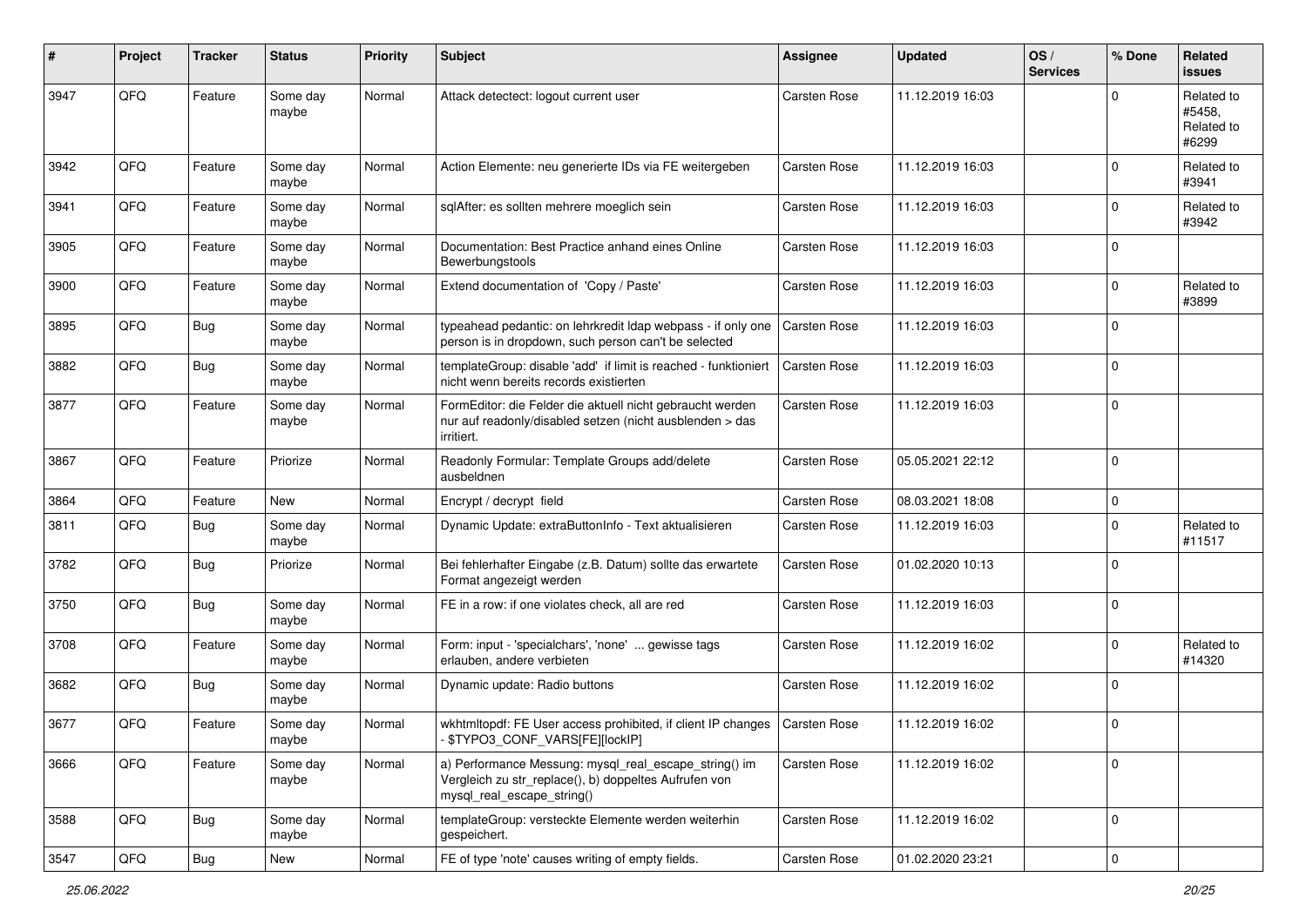| $\vert$ # | Project    | <b>Tracker</b> | <b>Status</b>     | <b>Priority</b> | <b>Subject</b>                                                                                                                | <b>Assignee</b>     | <b>Updated</b>   | OS/<br><b>Services</b> | % Done      | Related<br><b>issues</b>                    |
|-----------|------------|----------------|-------------------|-----------------|-------------------------------------------------------------------------------------------------------------------------------|---------------------|------------------|------------------------|-------------|---------------------------------------------|
| 3504      | QFQ        | Feature        | <b>New</b>        | Normal          | Logging: welche Action FEs werden wann wie ausgefuehrt                                                                        | Carsten Rose        | 01.02.2020 23:21 |                        | $\Omega$    | Related to<br>#5458,<br>Related to<br>#4092 |
| 3458      | QFQ        | Feature        | Some day<br>maybe | Normal          | Display 'Edit Form Element'-Checkbox on form: should<br>depend on FE Group                                                    | <b>Carsten Rose</b> | 11.12.2019 16:02 |                        | $\Omega$    | Related to<br>#3447                         |
| 3457      | QFQ        | Feature        | Some day<br>maybe | Normal          | LDAP: concat multi values to one single entry                                                                                 | Carsten Rose        | 11.12.2019 16:02 |                        | $\mathbf 0$ |                                             |
| 3432      | QFQ        | Feature        | <b>New</b>        | Normal          | subrecord: dynamicUpdate                                                                                                      | Carsten Rose        | 11.06.2020 21:10 |                        | $\Omega$    | Related to<br>#5691                         |
| 3385      | QFQ        | Feature        | Some day<br>maybe | Normal          | templateGroup: insert/update/delete non primary records                                                                       | Carsten Rose        | 11.12.2019 16:02 |                        | $\Omega$    |                                             |
| 3350      | <b>OFO</b> | Feature        | Some day<br>maybe | Normal          | FormEditor: Hilfetext hinter 'checktype'                                                                                      | Carsten Rose        | 11.12.2019 16:02 |                        | $\Omega$    |                                             |
| 3349      | QFQ        | Bug            | Some day<br>maybe | Normal          | config.qfq.ini: a) vertraegt keine '=' im Value (z.B. Passwort),<br>b) Values sollten in ticks einschliessbar sein (spaces, ) | Carsten Rose        | 11.12.2019 16:02 |                        | $\Omega$    |                                             |
| 3332      | QFQ        | Feature        | Some day<br>maybe | Normal          | Uploads: Thumbnails, Details zum hochgeladenen File                                                                           | Carsten Rose        | 11.12.2019 16:02 |                        | $\Omega$    | Related to<br>#3264,<br>Related to<br>#5333 |
| 3331      | QFQ        | Feature        | Some day<br>maybe | Normal          | Default Tooltip fuer _page? Links: mit Form und Record ID                                                                     | Carsten Rose        | 11.12.2019 16:02 |                        | $\Omega$    |                                             |
| 3291      | QFQ        | Feature        | Some day<br>maybe | Normal          | AutoCron websiteToken                                                                                                         | Carsten Rose        | 11.12.2019 16:02 |                        | $\Omega$    | Related to<br>#4250                         |
| 3285      | QFQ        | Feature        | Some day<br>maybe | Normal          | Zeichenlimit pro Feld: textarea / editor                                                                                      | Carsten Rose        | 11.12.2019 16:02 |                        | $\Omega$    |                                             |
| 3267      | QFQ        | Feature        | Some day<br>maybe | Normal          | 2 Forms auf einer Seite: real + Read only                                                                                     | Carsten Rose        | 11.12.2019 16:03 |                        | 0           |                                             |
| 3216      | QFQ        | Feature        | Some day<br>maybe | Normal          | dynamic update für checkbox label2                                                                                            | Carsten Rose        | 11.12.2019 16:03 |                        | $\Omega$    | Related to<br>#2081                         |
| 3130      | QFQ        | Bug            | Some day<br>maybe | Normal          | Debug Info's nicht korrekt nach 'New > Save'.                                                                                 | Carsten Rose        | 11.12.2019 16:03 |                        | $\Omega$    | Related to<br>#3253                         |
| 2995      | QFQ        | Feature        | Some day<br>maybe | Normal          | Dropdown JQuery Plugin: 'chosen' - Moeglichkeit um Select<br>Listen mehr Funktion zu geben. Kein Bootstrap noetig.            | Carsten Rose        | 11.12.2019 16:03 |                        | $\mathbf 0$ |                                             |
| 2643      | QFQ        | <b>Bug</b>     | Some day<br>maybe | Normal          | Zend / PHP Webinars anschauen                                                                                                 | Carsten Rose        | 01.02.2020 15:56 |                        | $\Omega$    |                                             |
| 2361      | QFQ        | Feature        | <b>New</b>        | Normal          | Logging wer/wann/wo welches Formular aufgerufen hat                                                                           | Carsten Rose        | 11.12.2019 16:15 |                        | 0           | Related to<br>#4432,<br>Related to<br>#7480 |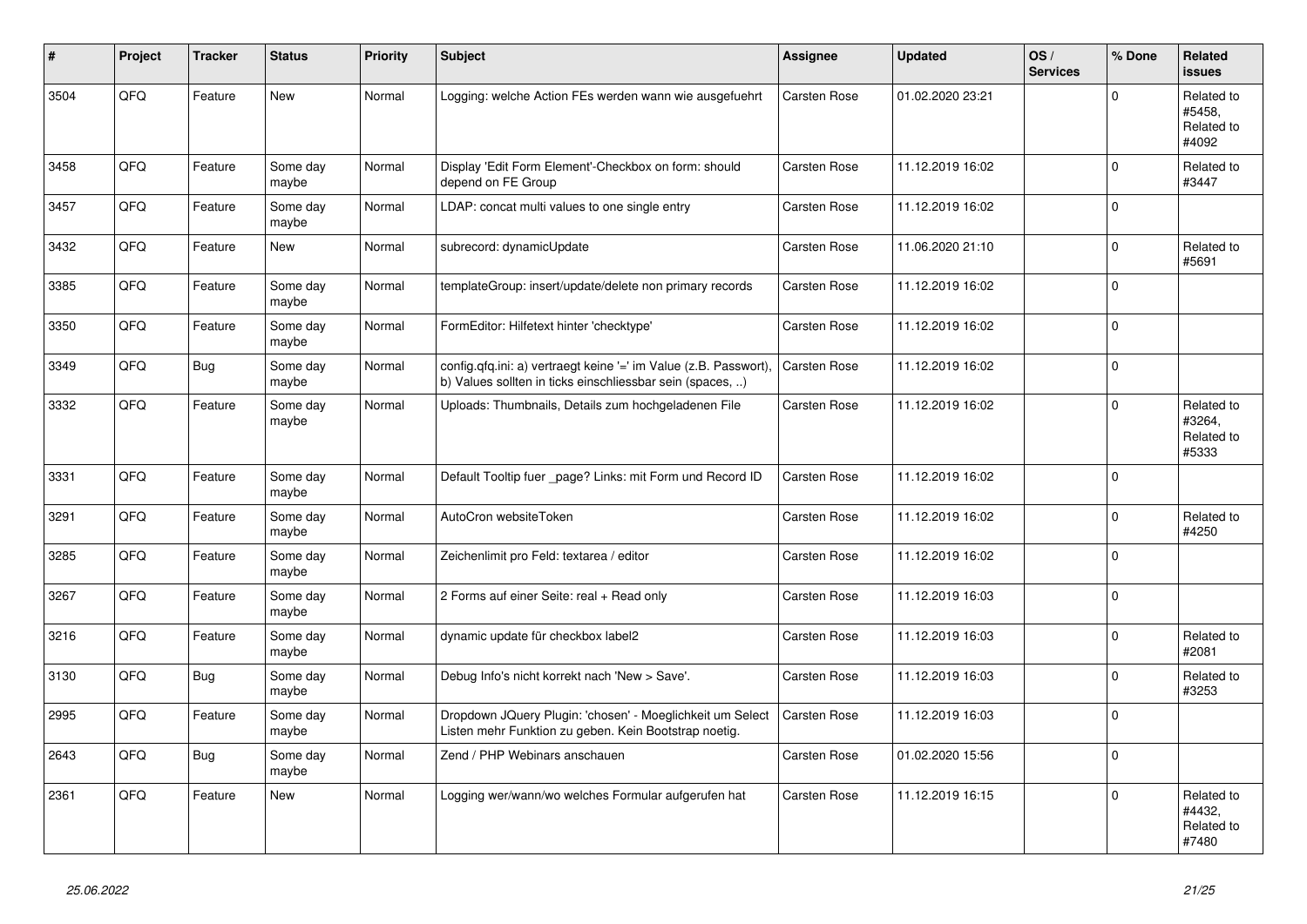| #     | Project | <b>Tracker</b> | <b>Status</b>     | <b>Priority</b> | <b>Subject</b>                                                                                      | <b>Assignee</b> | <b>Updated</b>   | OS/<br><b>Services</b> | % Done      | Related<br><b>issues</b>                                               |
|-------|---------|----------------|-------------------|-----------------|-----------------------------------------------------------------------------------------------------|-----------------|------------------|------------------------|-------------|------------------------------------------------------------------------|
| 2084  | QFQ     | Feature        | Some day<br>maybe | Normal          | Mailto mit encryption: Subrecord                                                                    | Carsten Rose    | 11.12.2019 16:03 |                        | $\Omega$    | Related to<br>#2082                                                    |
| 1946  | QFQ     | Feature        | Some day<br>maybe | Normal          | Kontrolle ob der ReadOnly Modus bei den<br>Formularelementen korrekt implementiert ist              | Carsten Rose    | 11.12.2019 16:03 |                        | $\mathbf 0$ |                                                                        |
| 1635  | QFQ     | Feature        | Some day<br>maybe | Normal          | QFQ Extension content record: weitere Optionen<br>einblenden.                                       | Carsten Rose    | 11.12.2019 16:03 |                        | $\Omega$    |                                                                        |
| 8522  | QFQ     | Feature        | Some day<br>maybe | Normal          | build QFQ - npm warnings                                                                            | Benjamin Baer   | 01.02.2020 23:19 |                        | 50          |                                                                        |
| 2665  | QFQ     | Bug            | Priorize          | Normal          | Dynamic Update funktioniert nicht, wenn beim<br>entsprechenden FormElement eine size angegeben ist. | Benjamin Baer   | 03.01.2022 08:12 |                        | 30          |                                                                        |
| 13647 | QFQ     | <b>Bug</b>     | New               | Normal          | Autofocus funktioniert nicht auf Chrome                                                             | Benjamin Baer   | 19.03.2022 17:44 |                        | $\Omega$    |                                                                        |
| 13528 | QFQ     | Bug            | New               | Normal          | gfg.io > releases: es wird kein neues Release angelegt                                              | Benjamin Baer   | 19.03.2022 17:46 |                        | 0           |                                                                        |
| 12556 | QFQ     | Feature        | <b>New</b>        | Normal          | Pills Title: colored = static or dynamic on allrequiredgiven                                        | Benjamin Baer   | 19.03.2022 17:49 |                        | $\Omega$    |                                                                        |
| 12490 | QFQ     | Feature        | New               | Normal          | Loading Plugins in QFQ - see what tinymce does. (lazy<br>loading)                                   | Benjamin Baer   | 08.06.2022 10:37 |                        | $\Omega$    | Related to<br>#12611,<br>Related to<br>#10013,<br>Related to<br>#7732  |
| 12476 | QFQ     | Feature        | <b>New</b>        | Normal          | clearMe: a) should trigger 'dirty', b) sticky on textarea resize                                    | Benjamin Baer   | 04.01.2022 08:40 |                        | $\Omega$    | Related to<br>#9528                                                    |
| 10003 | QFQ     | Feature        | Priorize          | Normal          | fieldset: stronger visualize group                                                                  | Benjamin Baer   | 12.02.2020 08:13 |                        | $\Omega$    |                                                                        |
| 9898  | QFQ     | <b>Bug</b>     | Feedback          | Normal          | Formular trotz Timeout gespeichert                                                                  | Benjamin Baer   | 01.02.2020 15:56 |                        | $\Omega$    |                                                                        |
| 9535  | QFQ     | Bug            | Feedback          | Normal          | Report:  AS '_vertical' - column to wide - vertical >> rot45,<br>rot <sub>90</sub>                  | Benjamin Baer   | 01.02.2020 15:56 |                        | $\Omega$    |                                                                        |
| 9135  | QFQ     | Feature        | Priorize          | Normal          | Progress Bar generic / replace old hourglass download<br>popup                                      | Benjamin Baer   | 03.01.2022 07:43 |                        | $\Omega$    |                                                                        |
| 9130  | QFQ     | Feature        | Some day<br>maybe | Normal          | tablesorter: Automatic Row numbering / Zeilenummer                                                  | Benjamin Baer   | 01.02.2020 23:22 |                        | $\Omega$    |                                                                        |
| 7965  | QFQ     | Feature        | Priorize          | Normal          | Input type 'text' with visual format - currency                                                     | Benjamin Baer   | 03.01.2022 07:45 |                        | 0           |                                                                        |
| 7732  | QFQ     | Feature        | Some day<br>maybe | Normal          | Javascript: Lazy Loading der add on libs                                                            | Benjamin Baer   | 08.06.2022 10:38 |                        | $\Omega$    | Related to<br>#12611,<br>Related to<br>#12490,<br>Related to<br>#10013 |
| 7730  | QFQ     | Feature        | Priorize          | Normal          | SELECT Box: title in between                                                                        | Benjamin Baer   | 01.02.2020 23:22 |                        | $\Omega$    |                                                                        |
| 6972  | QFQ     | Feature        | Some day<br>maybe | Normal          | Fabric Clipboard / cross browser tab                                                                | Benjamin Baer   | 01.02.2020 23:21 |                        | $\Omega$    |                                                                        |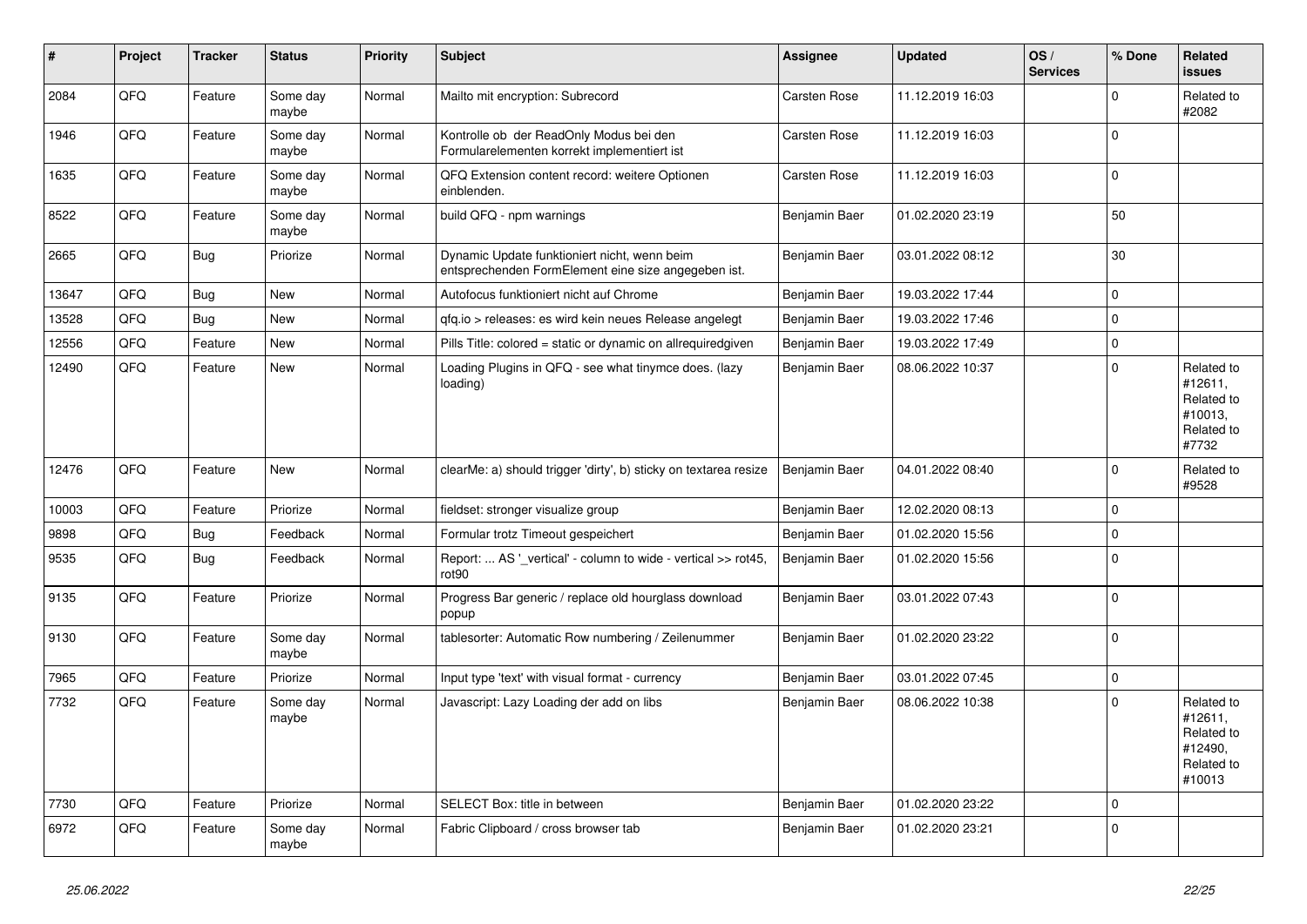| #     | Project | <b>Tracker</b> | <b>Status</b>     | <b>Priority</b> | <b>Subject</b>                                                                                                                                           | <b>Assignee</b> | <b>Updated</b>   | OS/<br><b>Services</b> | % Done      | Related<br><b>issues</b> |
|-------|---------|----------------|-------------------|-----------------|----------------------------------------------------------------------------------------------------------------------------------------------------------|-----------------|------------------|------------------------|-------------|--------------------------|
| 6970  | QFQ     | Feature        | Some day<br>maybe | Normal          | tablesorter: default fuer 'sortReset' aendern von 'Ctrl' zu 'Alt'                                                                                        | Benjamin Baer   | 01.02.2020 23:21 |                        | $\Omega$    |                          |
| 6870  | QFQ     | Feature        | Priorize          | Normal          | Click on '_link' triggers an API call                                                                                                                    | Benjamin Baer   | 03.01.2022 08:25 |                        | $\mathbf 0$ |                          |
| 6801  | QFQ     | Feature        | Priorize          | Normal          | Fabric: Maximize / Fulllscreen                                                                                                                           | Benjamin Baer   | 21.03.2022 09:56 |                        | $\mathbf 0$ |                          |
| 6566  | QFQ     | <b>Bug</b>     | Priorize          | Normal          | Link Function 'delete': provided parameter missing on page<br>reload                                                                                     | Benjamin Baer   | 03.01.2022 08:08 |                        | $\mathbf 0$ |                          |
| 6224  | QFQ     | Feature        | Priorize          | Normal          | Dynamic update: fade in/out fields                                                                                                                       | Benjamin Baer   | 21.03.2022 09:50 |                        | $\pmb{0}$   |                          |
| 6140  | QFQ     | Bug            | Priorize          | Normal          | QFQ DnD Sort: Locked fields                                                                                                                              | Benjamin Baer   | 21.03.2022 09:56 |                        | $\mathbf 0$ |                          |
| 5562  | QFQ     | Feature        | Priorize          | Normal          | Drag'n'Drop fuer Uploads                                                                                                                                 | Benjamin Baer   | 21.03.2022 09:52 |                        | $\mathbf 0$ | Related to<br>#9706      |
| 5389  | QFQ     | Feature        | Some day<br>maybe | Normal          | QFQ Design: Multline label / note                                                                                                                        | Benjamin Baer   | 01.02.2020 23:19 |                        | $\mathbf 0$ |                          |
| 5366  | QFQ     | Feature        | Priorize          | Normal          | Saving with keyboard shortcuts                                                                                                                           | Benjamin Baer   | 21.03.2022 09:47 |                        | $\mathbf 0$ |                          |
| 5024  | QFQ     | Feature        | Some day<br>maybe | Normal          | Fabric: Generate PDF with edits                                                                                                                          | Benjamin Baer   | 01.02.2020 23:20 |                        | $\mathbf 0$ | Related to<br>#10704     |
| 4457  | QFQ     | <b>Bug</b>     | Priorize          | Normal          | typeahead: pressing return to select an item, saves the form<br>and closes the form.                                                                     | Benjamin Baer   | 03.01.2022 08:01 |                        | $\mathbf 0$ | Related to<br>#4398      |
| 4454  | QFQ     | Bug            | Some day<br>maybe | Normal          | Required Elements: multiple elements in a row - whole row<br>marked if only one input is empty.                                                          | Benjamin Baer   | 01.02.2020 23:20 |                        | $\Omega$    |                          |
| 4420  | QFQ     | Feature        | Some day<br>maybe | Normal          | Client: Local Storage - store the changes of a form, local in<br>the browser.                                                                            | Benjamin Baer   | 11.12.2019 16:02 |                        | $\mathbf 0$ |                          |
| 4398  | QFQ     | <b>Bug</b>     | Some day<br>maybe | Normal          | Typeahead: mouse click in a prefilled input opens a single<br>item dropdown with the current value - click on it seems to<br>set the value, not the key. | Benjamin Baer   | 01.02.2020 23:20 |                        | $\mathbf 0$ | Related to<br>#4457      |
| 3692  | QFQ     | Feature        | Some day<br>maybe | Normal          | QFQ Webseite                                                                                                                                             | Benjamin Baer   | 11.12.2019 16:02 |                        | $\mathbf 0$ | Related to<br>#5033      |
| 3415  | QFQ     | Feature        | Some day<br>maybe | Normal          | FE Login Box Templatefile                                                                                                                                | Benjamin Baer   | 11.12.2019 16:02 |                        | $\mathbf 0$ |                          |
| 2063  | QFQ     | Bug            | Some day<br>maybe | Normal          | Pills auf 'inaktiv' setzen falls keine Element auf dem Pill<br>sichtbar sind.                                                                            | Benjamin Baer   | 11.12.2019 16:03 |                        | $\mathbf 0$ | Related to<br>#3752      |
| 14185 | QFQ     | Feature        | <b>New</b>        | Normal          | External/Autocron.php - better suitable directory                                                                                                        | Support: System | 28.05.2022 11:03 |                        | $\Omega$    |                          |
| 1623  | QFQ     | Feature        | Some day<br>maybe | Normal          | RealURL                                                                                                                                                  |                 | 11.12.2019 16:03 |                        | 30          |                          |
| 12156 | QFQ     | Feature        | New               | Normal          | Form: Optional disable 'leave page'                                                                                                                      |                 | 03.05.2021 20:45 |                        | $\mathbf 0$ |                          |
| 12135 | QFQ     | Feature        | <b>New</b>        | Normal          | Subrecord: Notiz                                                                                                                                         |                 | 24.04.2021 16:58 |                        | $\pmb{0}$   |                          |
| 12039 | QFQ     | Feature        | <b>New</b>        | Normal          | Missing htmlSpecialChar() in pre processing on form submit                                                                                               |                 | 18.02.2021 00:09 |                        | $\Omega$    | Related to<br>#14320     |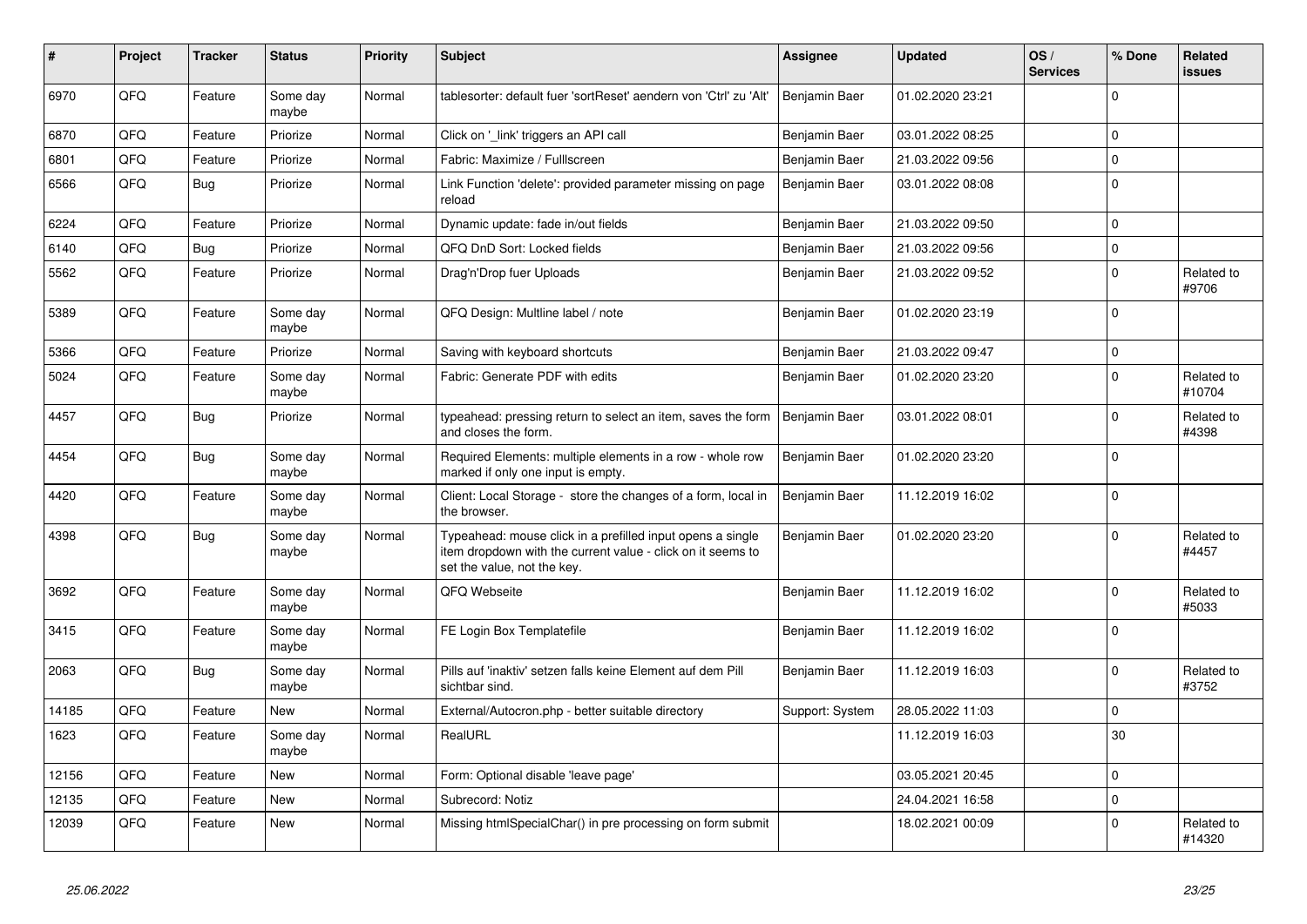| #     | Project | <b>Tracker</b> | <b>Status</b>     | <b>Priority</b> | <b>Subject</b>                                                                       | <b>Assignee</b> | <b>Updated</b>   | OS/<br><b>Services</b> | % Done      | Related<br><b>issues</b> |
|-------|---------|----------------|-------------------|-----------------|--------------------------------------------------------------------------------------|-----------------|------------------|------------------------|-------------|--------------------------|
| 12038 | QFQ     | Feature        | New               | Normal          | a) STORE_VAR: filenameOnlyStripUniq, b) SP:<br>QSTRIPUNIQ()                          |                 | 17.02.2021 23:55 |                        | $\Omega$    |                          |
| 11716 | QFQ     | Feature        | <b>New</b>        | Normal          | Form an beliebiger Stelle im Report anzeigen                                         |                 | 09.12.2020 09:47 |                        | $\mathbf 0$ |                          |
| 11715 | QFQ     | Bug            | <b>New</b>        | Normal          | acceptZeroAsRequired and requiredOffButMark do not<br>coincide                       |                 | 08.12.2020 12:13 |                        | $\Omega$    |                          |
| 11535 | QFQ     | Feature        | <b>New</b>        | Normal          | Ability to create SQL columns in frontend QFQ forms                                  |                 | 17.11.2020 12:11 |                        | $\mathbf 0$ |                          |
| 11534 | QFQ     | Feature        | New               | Normal          | Report: Action on selected rows - Table batchprocessing<br>feature                   |                 | 18.11.2020 08:15 |                        | $\Omega$    |                          |
| 11522 | QFQ     | <b>Bug</b>     | New               | Normal          | Aus/Einblenden von Reitern                                                           |                 | 13.11.2020 14:58 |                        | $\Omega$    |                          |
| 10890 | QFQ     | Bug            | <b>New</b>        | Normal          | AutoCron hangs                                                                       |                 | 20.07.2020 13:56 |                        | $\mathbf 0$ |                          |
| 10874 | QFQ     | Feature        | <b>New</b>        | Normal          | Erstellen eines Foreign Keys in der Tabelle "FormElement"                            |                 | 13.07.2020 10:11 |                        | $\mathbf 0$ |                          |
| 10763 | QFQ     | Feature        | New               | Normal          | form accessed and submitted despite logout?                                          |                 | 16.06.2020 11:43 |                        | $\mathbf 0$ |                          |
| 10759 | QFQ     | <b>Bug</b>     | New               | Normal          | emptyMeansNull - Feld falsch aktualisiert                                            |                 | 12.11.2020 23:45 |                        | $\pmb{0}$   |                          |
| 10738 | QFQ     | Feature        | Some day<br>maybe | Normal          | CORS headers for external API requests                                               |                 | 10.06.2020 14:00 |                        | $\mathbf 0$ |                          |
| 10384 | QFQ     | Feature        | <b>New</b>        | Normal          | Parameter Exchange QFQ Instances                                                     |                 | 07.05.2020 09:38 |                        | $\pmb{0}$   |                          |
| 10345 | QFQ     | Feature        | New               | Normal          | Templates - Patterns QFQ Style                                                       |                 | 03.05.2021 21:01 |                        | $\Omega$    | Related to<br>#10713     |
| 10324 | QFQ     | <b>Bug</b>     | <b>New</b>        | Normal          | Excel Export mit Template funktioniert nur, wenn Template<br>vor uid kommt           |                 | 30.03.2020 11:20 |                        | $\Omega$    | Related to<br>#10257     |
| 9855  | QFQ     | <b>Bug</b>     | <b>New</b>        | Normal          | <b>Required Check</b>                                                                |                 | 01.02.2020 15:56 |                        | $\mathbf 0$ |                          |
| 9853  | QFQ     | Feature        | <b>New</b>        | Normal          | Check das SQL / QFQ / Mail Logfile geschrieben wird                                  |                 | 09.01.2020 11:15 |                        | $\mathbf 0$ |                          |
| 9126  | QFQ     | <b>Bug</b>     | Some day<br>maybe | Normal          | hidden Form elements are present in page source                                      |                 | 02.01.2021 18:41 |                        | $\mathbf 0$ |                          |
| 9024  | QFQ     | <b>Bug</b>     | Some day<br>maybe | Normal          | QFQ Einarbeitung                                                                     |                 | 01.02.2020 15:56 |                        | $\mathbf 0$ |                          |
| 9020  | QFQ     | Bug            | Some dav<br>maybe | Normal          | radio mit buttonClass und dynamicUpdate lassen sich nicht<br>kombinieren             |                 | 11.12.2019 16:01 |                        | $\mathbf 0$ |                          |
| 8056  | QFQ     | Feature        | Some day<br>maybe | Normal          | Termin Organisation (Reservation)                                                    |                 | 01.02.2020 23:19 |                        | $\Omega$    | Related to<br>#8658      |
| 7921  | QFQ     | Feature        | Some day<br>maybe | Normal          | Rest API Export: URL kuerzer machen                                                  |                 | 01.02.2020 23:19 |                        | $\Omega$    |                          |
| 7402  | QFQ     | <b>Bug</b>     | Some day<br>maybe | Normal          | thumbnail cache: outdated picture when permission denied<br>and permission resolved. |                 | 01.02.2020 23:20 |                        | $\mathbf 0$ |                          |
| 7281  | QFQ     | <b>Bug</b>     | Some day<br>maybe | Normal          | Subrecords: on large screen separator line too short                                 |                 | 01.02.2020 23:19 |                        | $\Omega$    |                          |